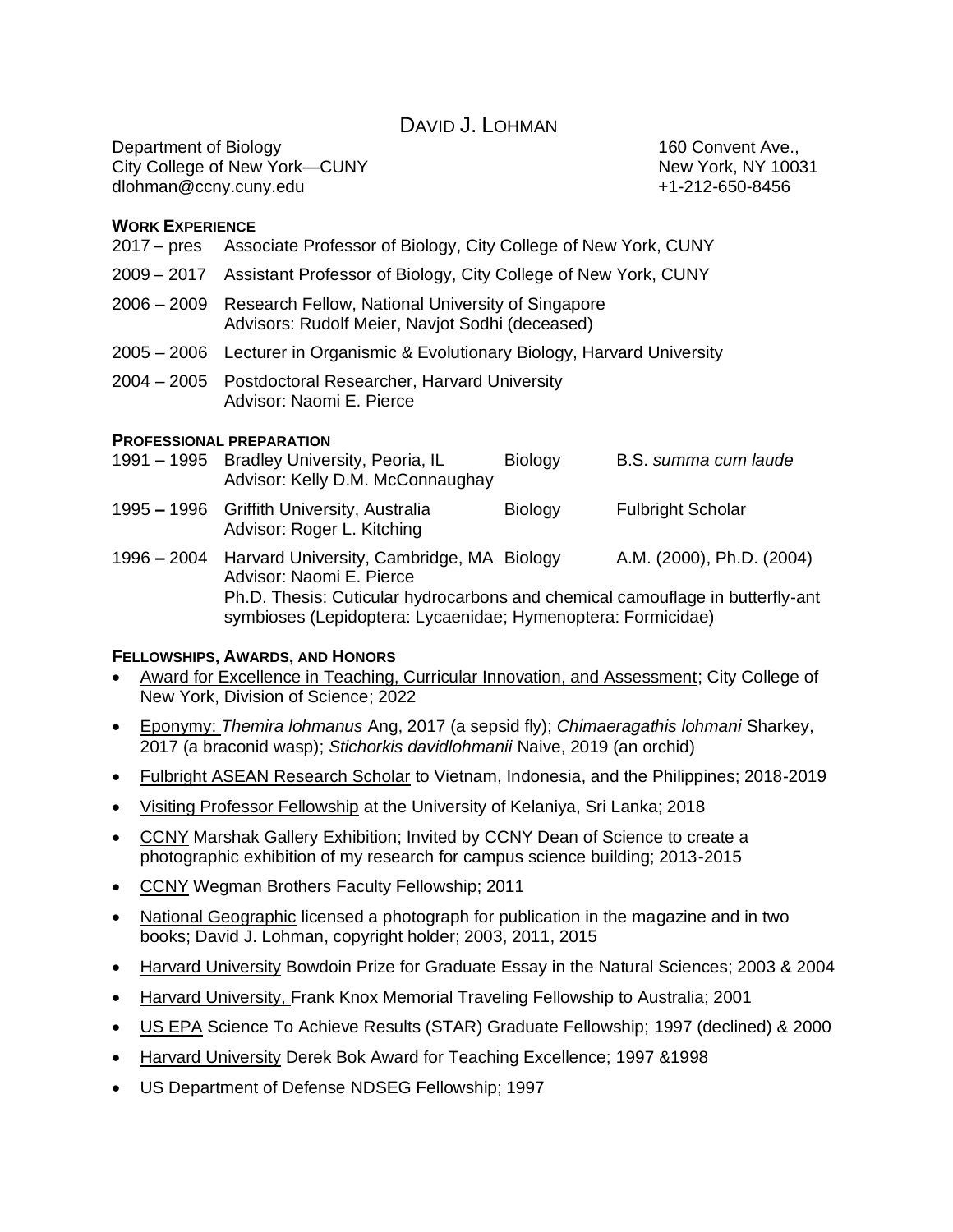- Fulbright Post-Graduate Research Fellowship to Australia; 1995
- Pi Kappa Phi Academic Hall of Fame at Bradley University; 1995
- Howard Hughes Medical Institute Summer Undergraduate Research Fellow (REU) at University of Illinois Urbana-Champaign; 1994
- Bradley University Gary K. and Carlotta J. Bielfeldt Endowed Scholarship; Awarded to high school valedictorians; 1991-1995

### **GRANTS AWARDED**

- 2022 PSC-CUNY Did fluctuating sea levels caused by Pleistocene climate change generate the Philippines' biological megadiversity?; David J. Lohman, PI; \$6,000
- 2019 NSF (DEB) RAHSS Supplement to Collaborative Research: ButterflyNet—an integrative framework for comparative biology; David J. Lohman, PI; \$6,066
- 2019 NSF (DEB) REU Supplement to Collaborative Research: ButterflyNet—an integrative framework for comparative biology; David J. Lohman, PI; \$7,876
- 2017 National Geographic Society Committee for Research and Exploration In the footsteps of Ernst Mayr: The role of islands in the origin of species, PI; \$29,815
- 2017 NSF (DEB) REU Supplement to ButterflyNet—an integrative framework for comparative biology. David J. Lohman, PI; \$14,500
- 2016 CCNY GRTI grants competition City College Next-Generation Sequencing Preparation Facility; David J. Lohman, PI; Amy Berov, Ana Carnaval, Mark Emerson, Mike Hickerson, Karen Hubbard, Chris Li, co-PIs. \$45,600 for purchase of research equipment to establish a next-generation sequencing preparation facility.
- 2015 USAID-Nepal Participatory biodiversity and climate change assessment for integrated pest management in the Chitwan-Annapurna landscape, Nepal; Nir Krakauer, PI, David J. Lohman and others, co-PIs. Full project budget: \$868,905 awarded: \$804,777 direct, \$64,128 indirect
- 2015 NSF (DEB) Collaborative Research: ButterflyNet—an integrative framework for comparative biology; David J. Lohman, PI. Full project budget: \$2,499,860; CCNY budget: \$997,940 (\$855,919 direct, \$142,021 indirect)
- 2015 CUNY (JFRASE) Next-generation methods for assessing trophic community structure and the effects of climate change on montane diversity; David J. Lohman, PI; \$50,000
- 2014 PSC-CUNY Next-gen approach to studying altitudinal changes in interaction specificity between insect herbivores and their host plants in Nepal; David J. Lohman, PI; \$11,880
- 2014 NSF (DEB) REU Supplement to The evolution and phylogeography of mimetic *Elymnias* butterflies in Southeast Asia (Lepidoptera: Nymphalidae: Satyrinae); David J. Lohman, PI; \$7,500
- 2013 NSF (DEB) Preliminary Proposal: Collaborative Research: Diversification of a volant taxon across the world's largest archipelago: Systematics and biogeography of *Pteropus*  flying foxes (Mammalia: Chiroptera); David J. Lohman, PI, full proposal invited for review
- 2013 PSC-CUNY Accelerating the study of multi-trophic interactions in tropical Asian forests with next-gen DNA sequencing; David J. Lohman, PI \$3,500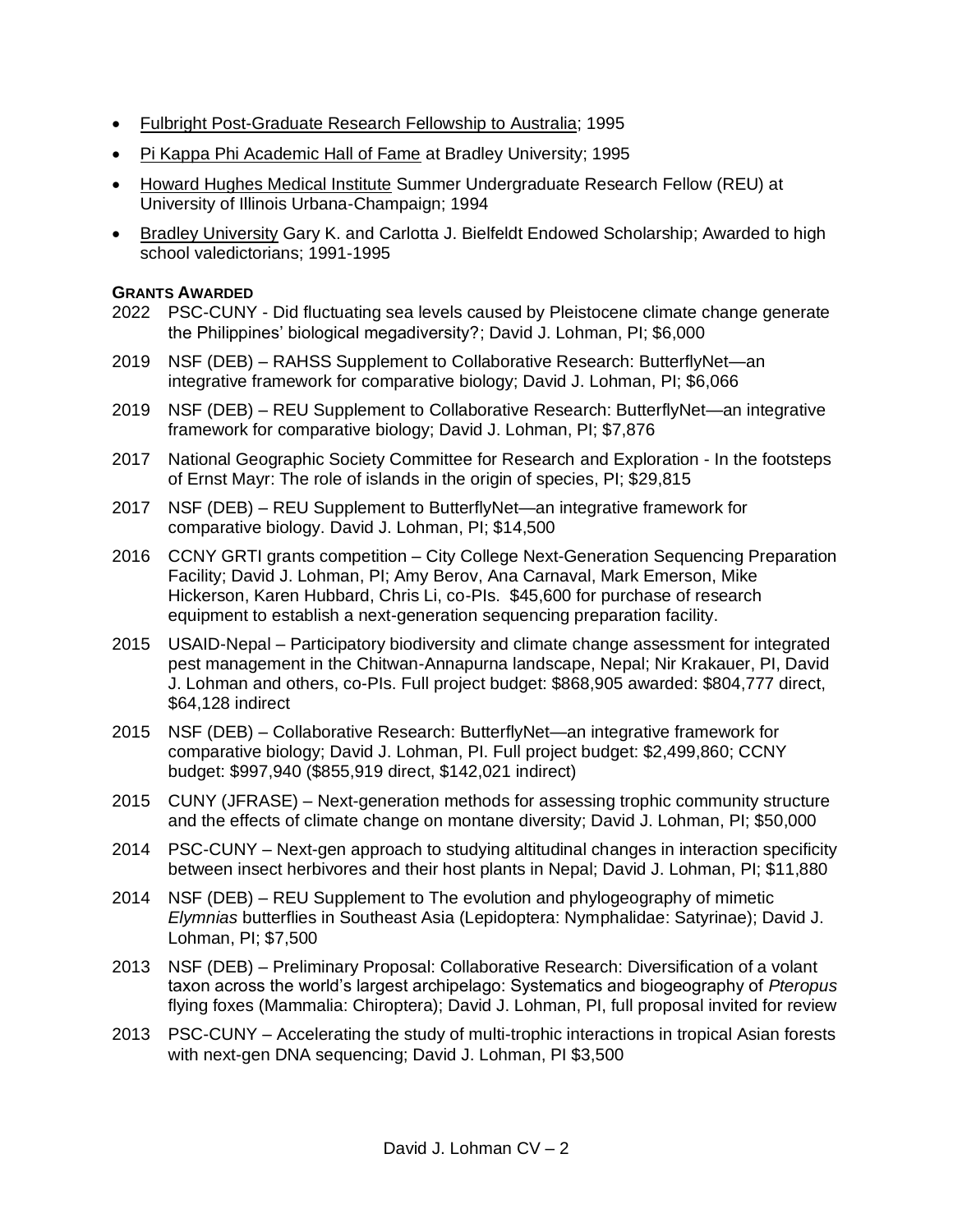- 2013 NIH (R21) Diversity and dispersal routes of bat-borne paramyxoviruses in densely populated tropical Asia; David J. Lohman, PI; \$365,100 awarded: \$275,000 direct, \$90,100 indirect
- 2013 National Geographic Society Committee for Research and Exploration The evolution and biogeography of mimetic *Elymnias* butterflies in the Lesser Sunda Islands of Indonesia, PI; \$18,890
- 2013 NSF (DEB) REU Supplement to The evolution and phylogeography of mimetic *Elymnias* butterflies in Southeast Asia (Lepidoptera: Nymphalidae: Satyrinae); David J. Lohman, PI; \$17,500
- 2012 PSC-CUNY Research Award (Traditional A) Parasite control of host behavior in the slave-making ant *Protomognathus americanus*; David J. Lohman, PI; \$3,500
- 2012 NSF (OISE) Collaborative Research: Field course in next-gen forest survey and monitoring in tropical China; David J. Lohman, PI (OISE-1203609); \$38,475 awarded: \$25,147 direct, \$13,328 indirect
- 2011 NSF (DEB) The evolution and phylogeography of mimetic *Elymnias* butterflies in Southeast Asia (Lepidoptera: Nymphalidae: Satyrinae); David J. Lohman, PI (DEB-1120380); \$265,000 awarded: \$197,312 direct, \$67,688 indirect
- 2010 CCNY City Seeds: Buddhism and biodiversity conservation in Southeast Asia: past, present, and future; David J. Lohman and Marina Fernando, co-PIs; \$49,950
- 2010 PSC-CUNY Research Award The evolution of 'migration' genes in the Monarch butterfly, *Danaus plexippus*; \$2,300
- 2004 Center for Tropical Forest Science Research Grant, Smithsonian Institution; David J. Lohman, PI; \$10,000
- 2001-2 Frank Knox Memorial Traveling Fellowship to Australia (\$18,000)
- 2000 Putnam Expedition Grant to Australia; David J. Lohman, PI: \$5,000
- 1999 Putnam Expedition Grant to Thailand and Australia David J. Lohman, PI: \$5,000

# **EDITORIAL POSITIONS**

- *Journal of Tropical Ecology*, Associate Editor
- *Treubia: A Journal on Zoology of the Indo-Australian Archipelago,* Editorial Board
- *Butterflies of Vietnam,* book series by Alexander Monastyrskii, Book Editor

### **PUBLICATIONS IN REVISION (CCNY students in red; CCNY post-docs in blue)**

73. Latorre, B.E., C.A. Sukhdeo, R. Nunes, K. Aduse-Poku, S. Chowpongpang, D. Peggie, T. Doleck, P.A.C. Buenavente, R. Meier, & **D. J. Lohman**. in revision. A geographic mosaic of *Wolbachia* prevalence, sequence type, and co-infection status has variable effects on populations of a single host species. *Molecular Ecology.*

# **PUBLICATIONS IN REVIEW (Lohman Lab students in red; post-docs in blue)**

72. Ch'ng, L., S.M. Tsang, Z.A. Ong, D.H.W. Low, S. Wiantoro, I. Smith, N.B. Simmons, Y.C.F. Su, **D.J. Lohman**, G.J.D. Smith, & I.H. Mendenhall. *In review*. Co-circulation of alphaand beta- coronaviruses in *Pteropus vampyrus* flying foxes from Indonesia. *Transboundary and Emerging Diseases.*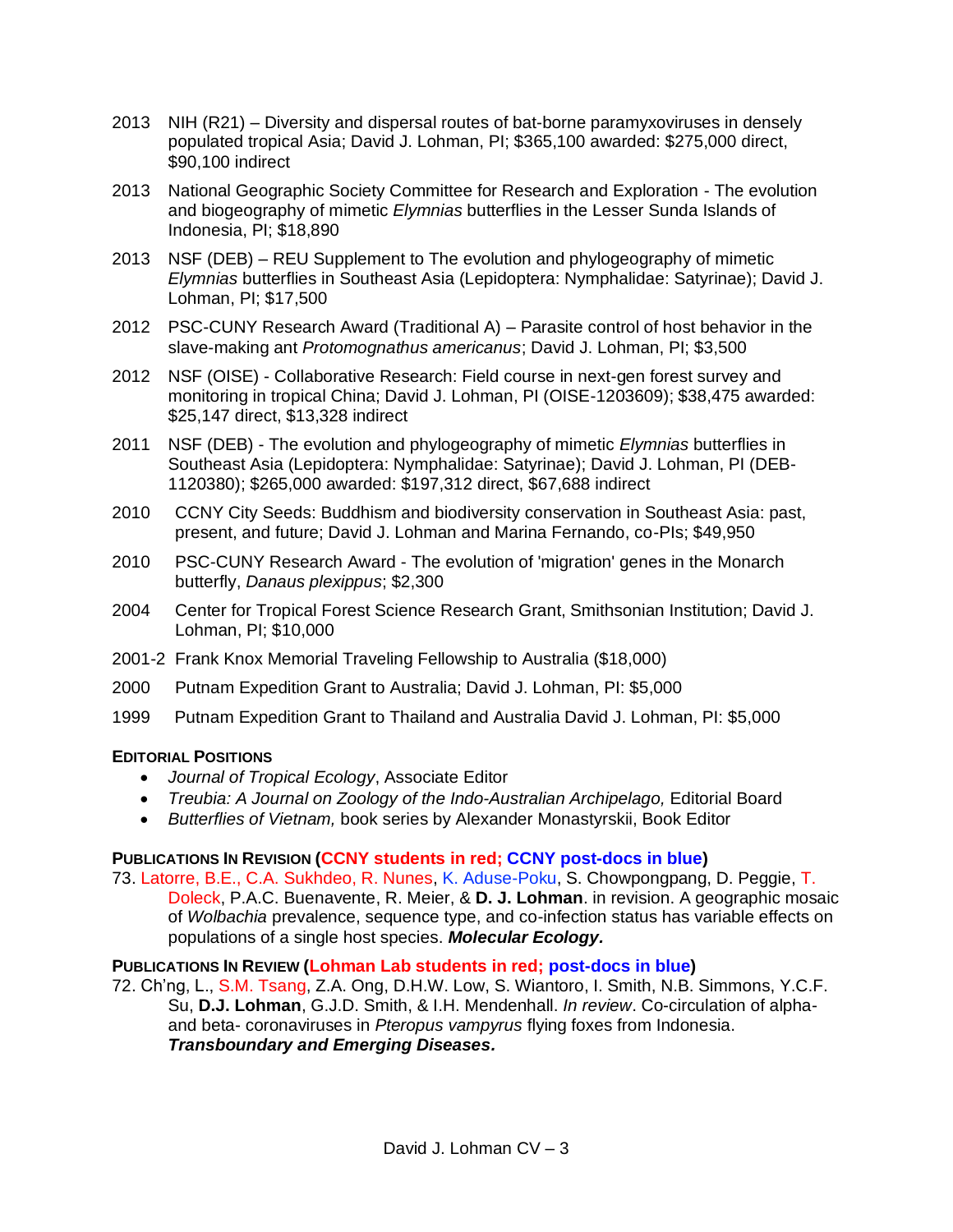- 71. Nunes, R., C. Storer, T. Doleck, A.Y. Kawahara, N.E. Pierce, **D.J. Lohman**. *In review.*  Determinants of sequence capture in a large-scale anchored phylogenomics project. *Frontiers in Ecology and Evolution*.
- 70. Toussaint, E. F. A., M. F. Braby, C. J. Müller, K. M. Dexter, C. Storer, **D. J. Lohman** & A. Y. Kawahara. *In review*. Explosive Cenozoic origin and diversity-dependent diversification dynamics shaped the evolution of Australian skipper butterflies. *Proceedings of the Royal Society B: Biological Sciences.*
- 69. Kawahara, A.Y., C. Storer, A.P.S. Carvalho, D.M. Plotkin, F. Condamine, M.P. Braga, E.A. Ellis, R.A. St Laurent, V. Barve. L. Cai, C. Earl, P. Frandsen, X. Li, H.L. Owens, W. Valencia-Montoya, K. Aduse-Poku, J.W. Breinholt, M. Espeland, E.F.A. Toussaint, K.M. Dexter, T. Doleck, A. Markee, R. Messcher, Y.-L. Nguyen, J.A.T. Badon, H.A. Benítez, M.F. Braby, P.A.C. Buenavente, W.-P. Chan, S.C. Collins, R.R. Childers, E. Dankowicz, R. Eastwood, Z.F. Fric, R.Gott, J.P.W. Hall, W. Hallwachs, N.B. Hardy, R.L. Hawkins Sipe, A. Heath, J.D. Hinolan, N.T. Homziak, Y.-F. Hsu, Y. Inayoshi, M.G.A. Itliong, D.H. Janzen, I.J. Kitching, K. Kunte, G. Lamas, M.J. Landis, E.A. Larsen, T.B. Larsen, J.V. Leong, V. Lukhtanov, C.A. Maier, J.I. Martinez, D.J. Martins, K. Maruyama, S. Maunsell, N.O. Mega, A. Monastyrskii, A.B.B. Morais, C.J. Müller, M.A.C. Naive, G. Nielsen, D. Peggie, H.P. Romanowski, S. Sáfián, M. Saito, S. Schröder, V. Shirey, A. Sourakov, G. Talavera, R. Vila, P. Vlasanek, H. Wang, A.D. Warren, K.R. Willmott, M. Yago, W. Jetz, M. Jarzyna, L. Ries, R.P. Guralnick, N.E. Pierce & **D.J. Lohman**. *In review*. Evolution and diversification dynamics of butterflies. *Nature Ecology and Evolution.*
- 68. Boyle, J.H., M. Espeland, S. Sáfián, R. Ducarme, A.J. Gardiner, J. Coleman, A. Heath, S. Fisher, S.C. Collins, D.J. Martins, K. Aduse-Poku, M. Libert, E. Dankowitz, A.Y. Kawahara, **D.J. Lohman**, N.E. Pierce. *In review*. Phylogeny of the Poritiinae (Lepidoptera: Lycaenidae), a group including butterflies with an unusual lichenivorous diet and obligate ant association. *Systematic Entomology*.
- 67. Wang, S., D. Teng, X. Li, P. Yang, W. Da, Y. Zhang, Y. Zhang, G. Liu, X. Zhang, W. Wan, Z. Dong, D. Wang, S. Huang, Z. Jiang, Q. Wang, **D.J. Lohman**, Y. Wu, L. Zhang, F. Jia, E. Westerman, L. Zhang, W. Wang, and W. Zhang. *In review.* The genetics and evolution of leaf mimicry in *Kallima* butterflies. *Cell***.** DOI: 10.2139/ssrn.3830773
- 66. Shirey, V., E. Larsen, A. Doherty, C.A. Kim, F.T. Al-Sulaiman, J.D. Hinolan, M. A. K. Naive, M.G.A. Itliong, M.A.K. Naive, M. Ku, M. Belitz, G. Jeschke, V. Barve, G. Lamas, A.Y. Kawahara, R. Guralnick, N.E. Pierce, **D.J. Lohman**, and L. Ries*. In review*. A globally comprehensive dataset of butterfly traits. *Scientific Data*.
- 65. French, C.M., L.D. Bertola, A.C. Carnaval, E.P. Economo, J.M Kass, **D.J. Lohman**, K.A. Marske, R. Meier, I. Overcast, A.J. Rominger, P. Staniczenko, & M.J. Hickerson*. In review.* Global determinants of the distribution of insect genetic diversity. *Nature Communications.* DOI: 10.1101/2022.02.09.479762v1

# **PUBLICATIONS (Lohman Lab students in red; post-docs in blue)**

- 64. Cotton, A.M., T. Doleck, X. Zhang, Y. Inayoshi, **D.J. Lohman**\*, & S.-J. Hu\*. 2022. *Graphium septentrionicolus* Page & Treadaway, 2013 (Lepiodptera: Papilionidae) is a distinct species. *Zootaxa*. \*co-corresponding authors
- 63. Tseng, H.-Y., H. Chiba, **D.J. Lohman**, S.-H. Yen , K. Aduse-Poku, Y. Ohshima, & L.-W. Wu. 2022. Out of Asia: Intercontinental dispersals after the Eocene-Oligocene transition shaped the zoogeography of Limenitidinae butterflies (Lepidoptera: Nymphalidae). *Molecular Phylogenetics and Evolution* 170: 107444. DOI: 10.1016/j.ympev.2022.107444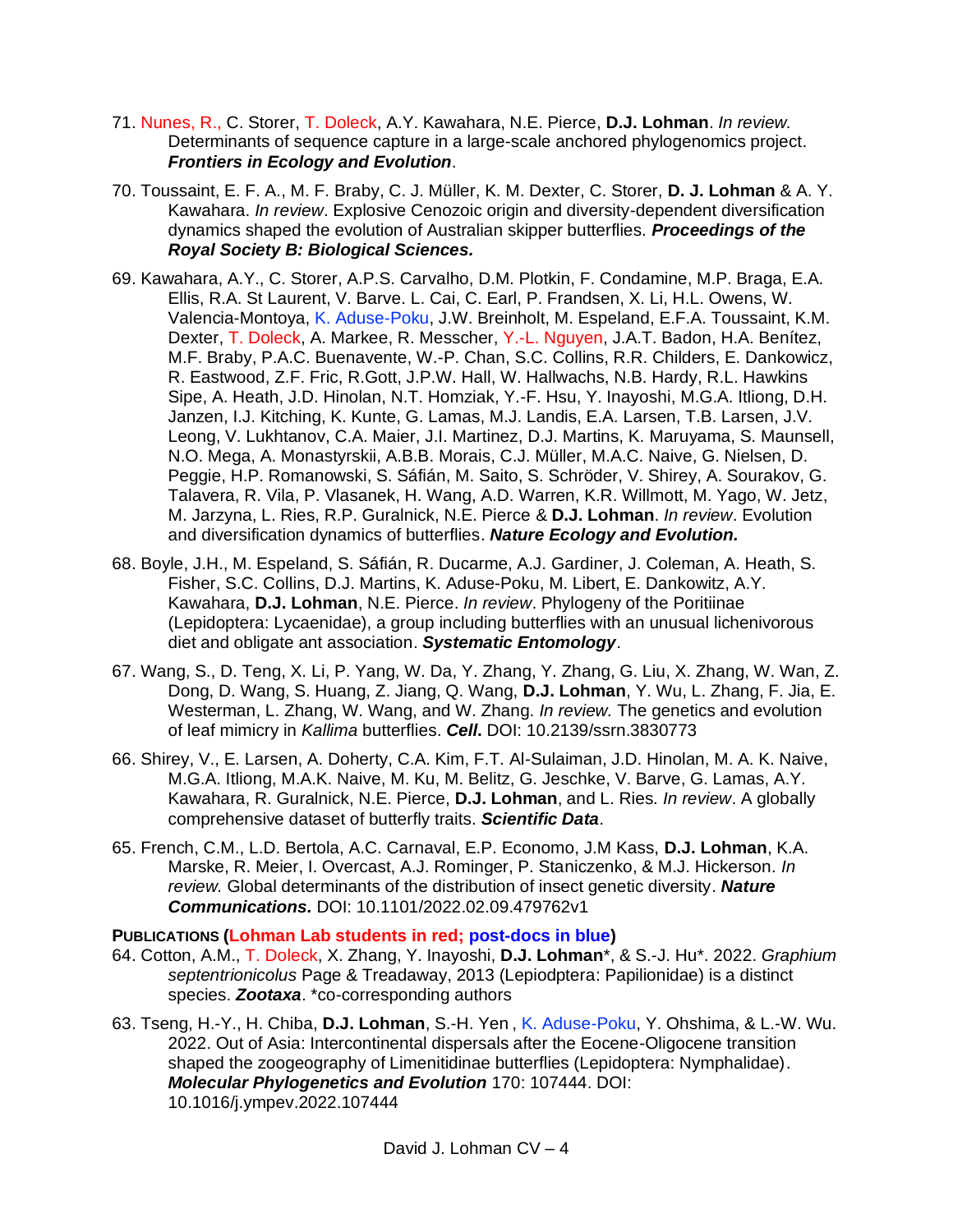- 62. Pham, T.N., Q. V. To, **D.J. Lohman**, & A. L. Monastyrskii. 2022. High species richness and endemism characterize the butterfly fauna of Vietnam's Central Highlands (Lepidoptera, Papilionoidea). *Journal of the Lepidopterists' Society* 76: 60-82. DOI: 10.18473/lepi.76i1.a8
- 61. Aduse-Poku, K., E. van Bergen, S. Sáfián, S.C. Collins, L. Herren-Alsina, P.M. Brakefield\*, O. Brattström\*, **D.J. Lohman\*,** & N. Wahlberg\*. 2022. Miocene climate and habitat change drove diversification in *Bicyclus*, Africa's largest radiation of satyrine butterflies. *Systematic Biology* 71:570-588*.* DOI: 10.1093/sysbio/syab066 \*Equal contributions as senior authors, listed alphabetically
- 60. Tea, Y.-K., E.P. Beaver, J.S. Wei, & **D.J. Lohman**. 2021. Kleptopharmacophagy? Milkweed butterflies scratch and imbibe from Apocynaceae-feeding caterpillars (Lepidoptera: Nymphalidae: Danainae). *Ecology* 102: e03532. DOI:10.1002/ecy.3532. Featured on the journal issue cover and covered by the [New York Times.](https://www.nytimes.com/2021/09/09/science/butterflies-eating-caterpillars.html?unlocked_article_code=AAAAAAAAAAAAAAAACEIPuonUktbfqohkQVUbCibOVtkqqBaLwvLS3KAxnHH6LSWODDtL0-UTDM2L8lvAf7JiY986xS_dRMNENPVnYs1O-dJlHh4nTRi08NzDkY4ZIi4xpMW_VWhp08icAfU1-m7gKzSyJLw6zuyx4lfabGHvD6yM1SUlJFl1sNAyIwHRrH8Mzq_BEeNz0sAvnqtyQ8AnGkpTIXWCrPLqCB1hOdWZbhi66gU-We9RWzC7jsfLovtbM10UUQSaOSs5tWUs69pcOMcVNLL_KnMjfMn_h7YQAw94PTiU_1TQqu0KsPT0Ej92O-E&smid=em-share&fbclid=IwAR0BTNKKAAsVUreh_dbm-byXrqkU0gq464YnheCM18Xu7uuEY73ULXvjvX8)
- 59. Chazot, N., F. Condamine, G. Dudas, C. Pena, P. Matos-Maravi, A.V.L. Freitas, K.R. Willmott, M. Elias, A. Warren, K. Aduse-Poku, **D.J. Lohman**, C.M. Penz, P. DeVries, U. Kodandaramaiah, Z.F. Fric, S. Nylin, C. Muller, C. Wheat, A.Y. Kawahara, K.L. Silva-Brandao, G. Lamas, A. Zubek, E. Ortiz-Acevedo, R. Vila, R.I. Vane-Wright, S.P. Mullen, C.D. Jiggins, I. Slamova, & N. Wahlberg. 2021. The latitudinal diversity gradient in brush-footed butterflies (Nymphalidae): Conserved ancestral tropical niche but different continental histories. *Nature Communications* 12: 5717. DOI:10.1038/s41467-021- 25906-8
- 58. Wilson, P.R., I.R. Johnson & **D.J. Lohman**. 2021. *Jamides wananga*, a new species from Papua New Guinea and Australia (Lepdioptera: Lycaenidae). *Zootaxa* 4981: 107-122. DOI: [10.11646/zootaxa.4981.1.5](https://doi.org/10.11646/zootaxa.4981.1.5)
- 57. Wang, Z., J. Zeng, W. Meng, **D.J. Lohman**, & N. E. Pierce. 2021. Public and research interest in insects is negatively correlated with their conservation status and evolutionary distinctiveness. *Insect Conservation and Diversity* 4: 700-708. DOI: 10.1111/icad.12499 (featured on the journal issue cover)
- 56. Valencia-Montoya, W.A., T.B. Quental, J.F.R. Tonini, G. Lamas, G. Talavera, J.D. Crall, M.A. Liénard, S. Salzman, M.R.L. Whitaker, R.C. Busby, A.Y. Kawahara, **D.J. Lohman**, R.K. Robbins, & N.E. Pierce. 2021. Evolutionary tradeoffs of the hyperdiverse tribe Eumaeini (Lepidoptera: Lycaenidae). *Proceedings of the Royal Society B: Biological Sciences* 288: 20202512. DOI: 10.1098/rspb.2020.2512
- 55. Tsang, S. M., D. H. W. Low, S. Wiantoro, I. Smith, J. Jayakumar, N. B. Simmons, D. Vijaykrishna, **D.J. Lohman**, and I. H. Mendenhall. 2021. Detection of Tioman virus in *Pteropus vampyrus* near Flores, Indonesia. *Viruses* 13: 563. DOI: 10.3390/v13040563
- 54. Ruttenberg, D.M., N.W. VanKuren, S. Nallu, S.-H. Yen, D. Peggie, **D.J. Lohman**\*, and M.R. Kronforst\*. 2021. The evolution and genetics of sexually dimorphic 'dual' mimicry in the butterfly *Elymnias hypermnestra*. *Proceedings of the Royal Society B: Biological Sciences* 288: 20202192*.* DOI: 10.1098/rspb.2020.2192 \*co-corresponding authors
- 53. Toussaint, E.F.A., E.A. Ellis, R.J. Gott, A.D. Warren, K.M. Dexter, C. Storer, **D.J. Lohman**, & A.Y. Kawahara. 2021. Historical biogeography of Heteropterinae skippers via Beringian and post-Tethyan corridors. *Zoologica Scripta* 50: 100-111. [DOI:](https://doi.org/10.1111/zsc.12457)  [10.1111/zsc.12457](https://doi.org/10.1111/zsc.12457)
- 52. Toussaint, E.F.A., A.D. Chiba, M. Yago, K.M. Dexter, A.D. Warren, C. Storer, **D.J. Lohman**, & A.Y. Kawahara. 2021. Afrotropics on the wing: Phylogenomics and historical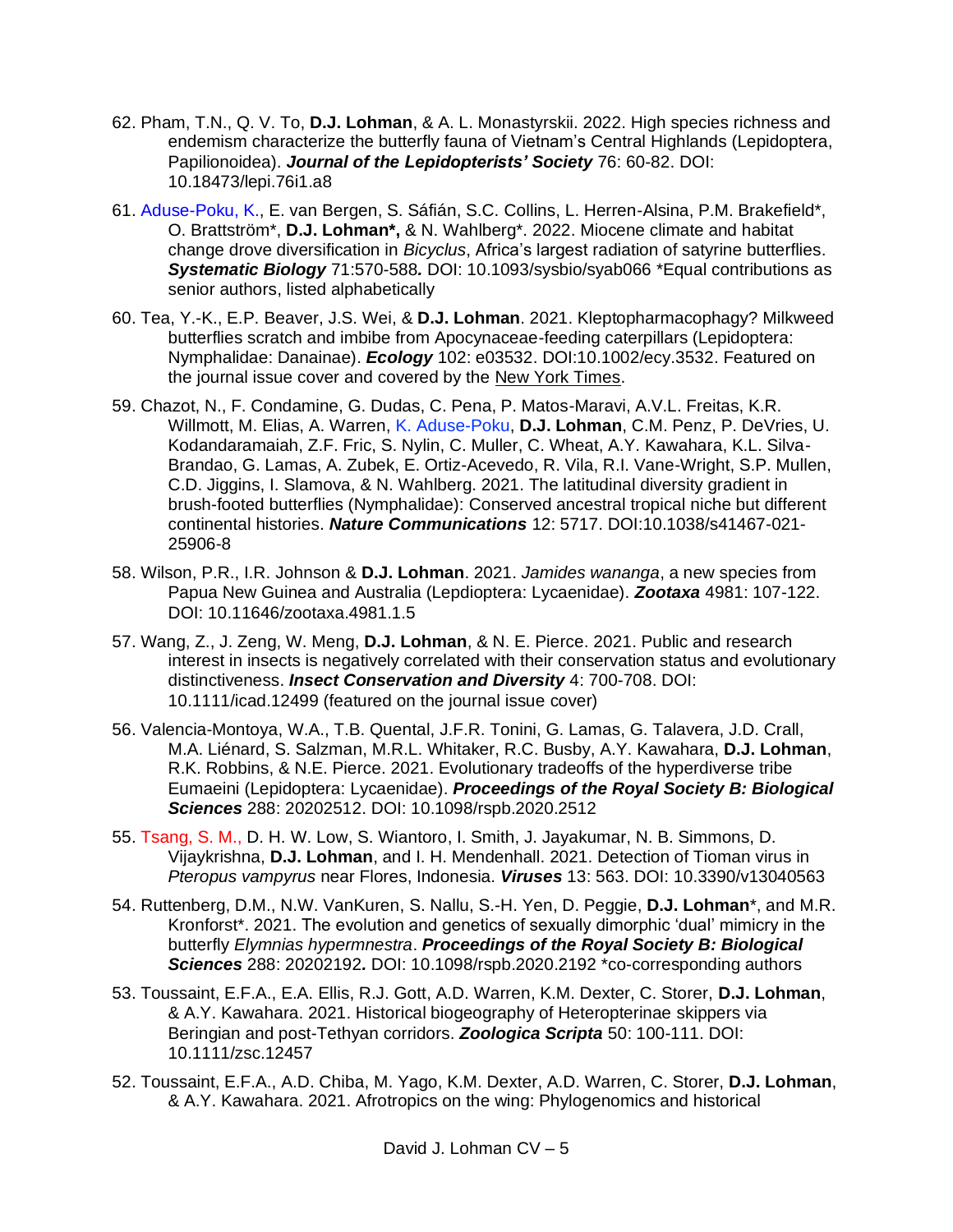biogeography of awl and policeman skippers. *Systematic Entomology* 46:172-185. DOI: [10.1111/syen.12455](https://doi.org/10.1111/syen.12455)

- 51. Badon, Jade A.T. & **D.J. Lohman**. 2020. Butterfly range extensions in the Philippines and Indonesia. *Philippine Journal of Systematic Biology* 14: 1-3. DOI: 10.26757/pjsb2020c14001
- 50. Ma, L., Y. Zhang, **D.J. Lohman**, N. Wahlberg, F. Ma, S. Nylin, N. Janz, M. Yago, K. Aduse-Poku, D. Peggie, M. Wang, P. Zhang, & H. Wang. 2020. A phylogenomic tree of *Neptis* butterflies resolves taxonomic chaos (Nymphalidae: Limenitidinae). *Systematic Entomology*, 45: 924-934. DOI: 10.1111/syen.12435
- 49. Tea, Y.-K., J.S. Wei, C.W. Gan & **D.J. Lohman**. 2020. Seafaring butterflies: Marine puddling on black sand beaches of Tangkoko Batuangus Nature Reserve, North Sulawesi*. Journal of the Lepidopterists' Society,* 74: 127–131. DOI:10.18473/lepi.74i2.a8
- 48. **Lohman, D.J**., Sarino, & D. Peggie. 2020. Syntopic *Elymnias agondas aruana* female forms mimic different *Taenaris* model species on Aru (Papilionoidea: Nymphalidae: Satyrinae). *Treubia*, 47: 1-12. DOI: 10.14203/treubia.v47i1.3821
- 47. Braby, M.F. C. Müller, R. Eastwood, **D.J. Lohman**, A.Y. Kawahara, S. Maunsell, N.E. Pierce, & M. Espeland. 2020. Phylogeny of the tribe Candalidini (Lepidoptera: Lycaenidae) based on molecular data: Systematics, diversification and evolutionary history. *Systematic Entomology,* 45: 703-722. DOI: 10.1111/syen.12432
- 46. Gilbert, K.J., L.S. Bittleston, M.A.K. Naive, C.S. Moreau, A. Kiszewski, P. Buenavente, **D.J. Lohman** & N.E. Pierce. 2020. Eukaryotic and bacterial communities in *Nepenthes* phytotelmata along an elevational gradient. *Microbial Ecology*, 80: 334- 349. DOI:10.1007/s00248-020-01503-y
- 45. Tsang, S.M., S. Wiantoro, M.J. Veluz, N. Sugita, Y.-L. Nguyen. N.B. Simmons & **D.J. Lohman**. 2020. Dispersal across the Indo-Australian Archipelago spurs diversification of *Pteropus* flying foxes, the world's largest bats (Mammalia: Chiroptera). *Journal of Biogeography* 47: 527-537. DOI:10.1111/jbi.13750 (featured on the journal issue cover)
- 44. Toussaint, E.F.A., R. Vila, M. Yago, H. Chiba, A.D. Warren, K. Aduse-Poku, C. Storer, K. M. Dexter, K. Maruyama, **D.J. Lohman**, & A.Y. Kawahara. 2019. Out-of-Orient: Post-Tethyan transoceanic and trans-Arabian routes fostered the spread of Baorini skippers in the Afrotropics. *Systematic Entomology* 44:926-938. DOI:10.1111/syen.12365
- 43. Rawlins, A., A. Cassidy, S. Schröder, Y.-L. Nguyen & **D.J. Lohman**. 2019. An illustrated and annotated checklist of *Arhopala* Boisduval, 1832, taxa occurring in the Indonesian provinces of North Maluku and Maluku (Lepidoptera: Lycaenidae) – Part 5 – The *hercules* species-group. *Nachrichten des Entomologischen Vereins Apollo* 40: 1-26.
- 42. Panettieri, S., E. Gjinaj, G. John & **D.J. Lohman**. 2018. Different ommochrome pigment mixtures enable sexually dimorphic Batesian mimicry in allopatric populations of the common palmfly butterfly, *Elymnias hypermnestra. PLoS ONE*, 13: e0202465. DOI: 10.1371/journal.pone.0202465
- 41. Toussaint, E.F.A., J.W. Breinholt, C.E. Cason, A.D. Warren, M. Yago, M. Espeland, N.E. Pierce, **D.J. Lohman** & A.Y. Kawahara. 2018. Anchored phylogenomics illuminates the skipper butterfly tree of life (Lepidoptera: Papilionoidea: Hesperiidae). *BMC Evolutionary Biology*, 18:101. DOI:10.1186/s12862-018-1216-z
- 40. Kawahara, A.Y., J.W. Breinholt, M. Espeland, C. Storer, D. Plotkin, K. Dexter, E. Toussaint, R. St. Laurent, G. Brehm, S. Vargas, D. Forero, N.E. Pierce & **D.J. Lohman**. 2018.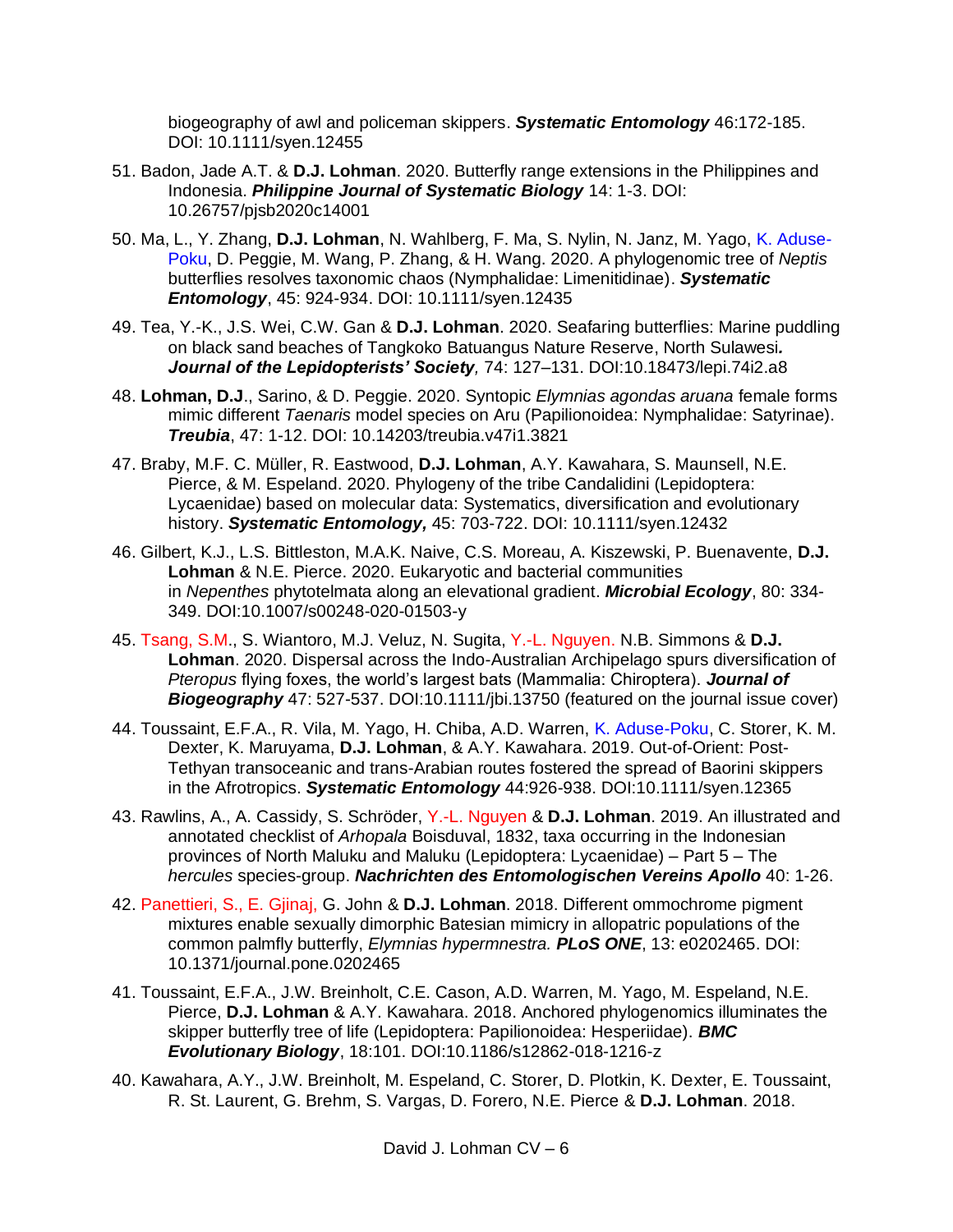Phylogenetics of moth-like butterflies (Hedylidae) based on a new 13-locus target capture probe set. *Molecular Phylogenetics and Evolution,* 127: 600-605. DOI: 10.1016/j.ympev.2018.06.002

- 39. Tennent, W.J., R.I. Vane-Wright, D.K. Mitchell **& D.J. Lohman**. 2018*.* The oldest known *Tiradelphe schneideri* specimen discovered in a museum drawer in the Bernice P. Bishop Museum (Lepidoptera: Nymphalidae: Danainae). *Journal of the Lepidopterists' Society,* 72:327-329. DOI:10.18473/lepi.72i4.a11
- 38. Tsang, S.M., S. Wiantoro, M.J. Veluz, N.B. Simmons & **D.J. Lohman**. 2018. Low levels of population structure among geographically distant populations of *Pteropus vampyrus* (Chiroptera: Pteropodidae). *Acta Chiropterologica*, 20: 59-71. DOI: 10.3161/15081109ACC2018.20.1.004
- 37. Sahoo, R.K., **D.J. Lohman**, N. Wahlberg, C.J. Müller, O. Brattström, S.C. Collins, K. Aduse-Poku, D. Peggie & U. Kodandaramaiah. 2018. The evolution of *Hypolimnas* butterflies (Nymphalidae): Out-of-Africa origin and *Wolbachia*-mediated introgression. *Molecular Phylogenetics and Evolution,* 123: 50-58*.* DOI:10.1016/j.ympev.2018.02.001
- 36. Espeland, M., J. Breinholt, K.R. Willmott, A. Warren, R. Vila, E. Toussaint, S. Maunsell, K. Aduse-Poku, G. Talavera, R. Eastwood, R. Guralnick, **D.J. Lohman**, N.E. Pierce & A.Y. Kawahara. 2018. Comprehensive phylogeny of butterflies using hybrid enrichment data. *Current Biology* 28: 770-778.e5. DOI:10.1016/j.cub.2018.01.061
- 35. Aduse-Poku, K., F. Molleman, W. Oduro, S. Kwabena Oppong, **D.J. Lohman** & R.S. Etienne. 2018. Relative contribution of neutral and deterministic processes in shaping fruit-feeding butterfly assemblages in Afrotropical forests. *Ecology and Evolution* 8: 296–308. DOI:10.1002/ece3.3618
- 34. Cumming, R.T., J. Leong & **D.J. Lohman**. 2017. Leaf insects from Luzon, Philippines, with descriptions of three new species and a new genus *Pseudomicrophyllium* (Phasmida: Phylliidae). *Zootaxa*, 4365: 101-131. DOI:10.11646/zootaxa.4365.2.1
- 33. Bhattacharjee, A., J.D. Anadón, **D.J. Lohman**, T. Doleck, T. Lakhankar , B.B. Shrestha, P. Thapa, D. Devkota, S. Tiwari, A. Jha, M. Siwakoti, N.R. Devkota, P.K. Jha and N.Y. Krakauer. 2017. The impact of climate change on biodiversity in Nepal: current knowledge, gaps and opportunities. *Climate*, 5(80): 1-16. DOI:10.3390/cli5040080
- 32. Wei, C.-H., **D.J. Lohman**, D. Peggie & S.-H. Yen. 2017. An illustrated checklist of the genus *Elymnias* Hübner, 1818 (Nymphalidae, Satyrinae). *ZooKeys*, 676: 47-152. DOI: 10.3897/zookeys.676.12579
- 31. Dupont, S.T., D.S. Zemeitat\*, **D.J. Lohman** & N.E. Pierce. 2016. The setae of parasitic *Liphyra brassolis* butterfly larvae form a flexible armour for resisting attack by their ant hosts (Lycaenidae: Lepidoptera). *Biological Journal of the Linnean Society***,** 117: 607- 619. DOI:10.1111/bij.12656
- 30. Espeland, M., M. Cornwall, J.P. W. Hall, P.J. DeVries, D. Campbell, G. Talavera, R. Vila, A. Axen, S. Salzman, S. Ruehr, **D.J. Lohman** & N.E. Pierce. 2015. Phylogeny and biogeography of the Riodinidae (Lepidoptera: Papilionoidea). *Molecular Phylogenetics and Evolution,* 93: 296-306. DOI: 0.1016/j.ympev.2015.08.006
- 29. Kaliszewska, Z.A.#, **D.J. Lohman**#, G. Adelson, K. Sommer, D.B. Rand, J. Mathew & N.E. Pierce. 2015. When caterpillars attack: biogeography and life history evolution of the Miletinae (Lepidoptera: Lycaenidae). *Evolution***,** 69: 571-588. DOI:10.1111/evo.12599 #joint first authors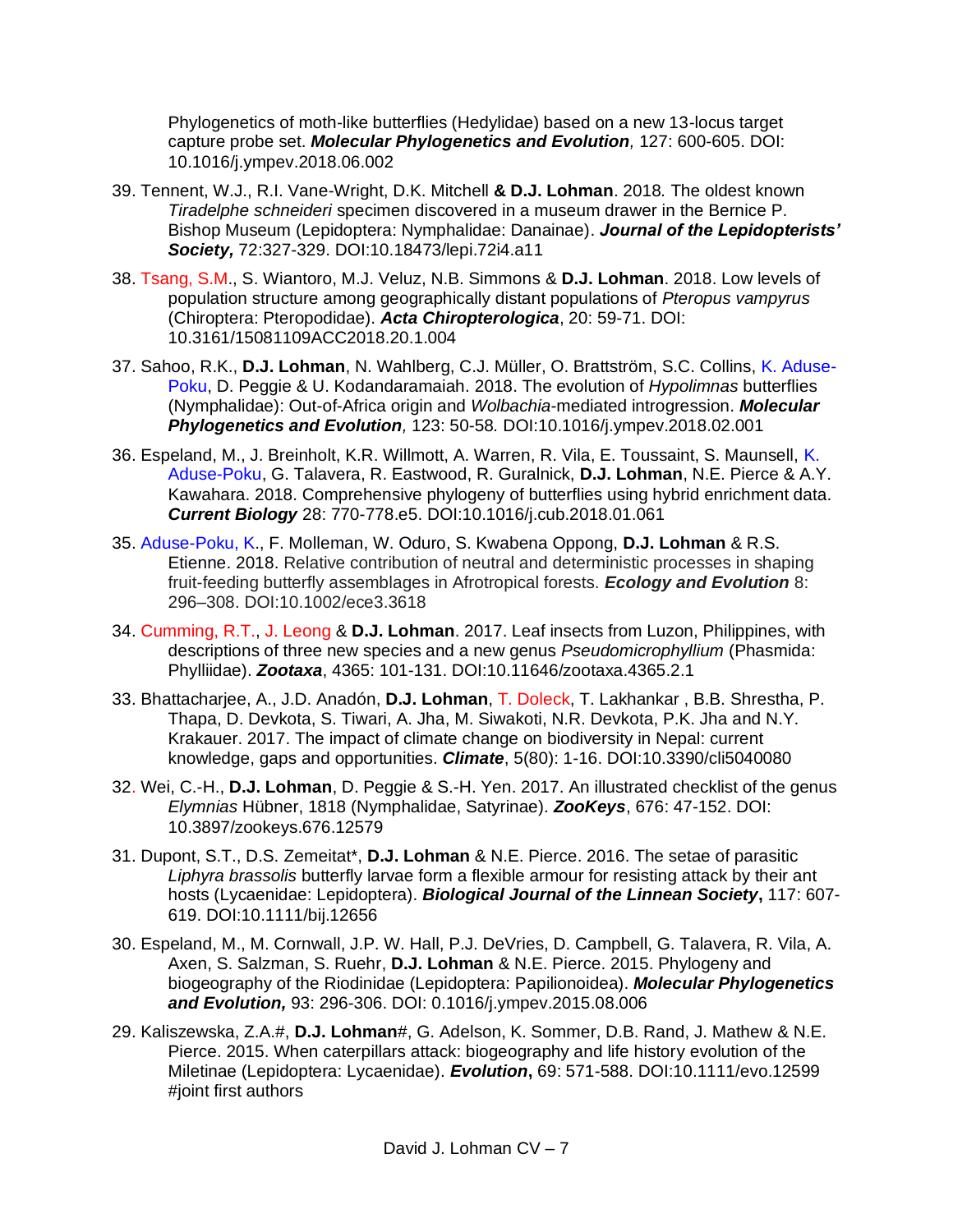- 28. Braby, M.F., G.E. Farias Quipildor, R.I. Vane-Wright & **D.J. Lohman**. 2015. Morphological and molecular evidence supports recognition of *Danaus petilia* (Stoll, 1790) (Lepidoptera: Nymphalidae) as a species distinct from *D. chrysippus* (Linnaeus, 1758). *Systematics and Biodiversity*, 13: 386-402.
- 27. Lohman, D.J. & S.M. Tsang. 2014. Book Review: A manifesto of panbiogeography, Australiasian edition. *Frontiers of Biogeography,* 6: 191-193.
- 26. Burg, N.A., A. Pradhan, R.M. Gonzalez, E.Z. Morban, E.W. Zhen & **D.J. Lohman**. 2014. Inferring the provenance of an alien species with DNA barcodes: the Neotropical butterfly *Dryas iulia* in Thailand. *PLoS ONE*, 9: e10407*.*
- 25. de Bruyn, M., B. Stelbrink, T.J. Page, M.J. Phillips, **D.J. Lohman**, C. Albrecht, R. Hall, K. von Rintelen, P.K.L. Ng, H.-T. Shih, G.R. Carvalho & T. von Rintelen. 2013. Time and space in biogeography: response to Parenti & Ebach. *Journal of Biogeography,* 40: 2204-2206
- 24. Basset, Y., R. Eastwood, L. Sam, **D.J. Lohman**, V. Novotny, T. Treuer, V. Novotny, S.E. Miller, G.D. Weiblen, N.E. Pierce, S. Bunyavejchewin, W. Sakchoowong, P. Kongnoo & M.A. Osorio-Arenas. 2013. Cross-continental comparisons of butterfly assemblages in rainforests: implications for biological monitoring. *Insect Conservation and Diversity,* 6: 223-233.
- 23. Yong, D.L., C.W. Gan, D.J. Lohman, L. Qie, S. L.-H. Lim. 2012. Tropical butterfly communities on land-bridge islands in peninsular Malaysia. *Raffles Bulletin of Zoology*, S25: 161-172.
- 22. **Lohman, D. J.#,** M. de Bruyn#, T. Page, K. von Rintelen, R. Hall, P. K. L. Ng, H.-T. Shih, G. C. Carvalho & T. von Rintelen. 2011. Biogeography of the Indo-Australian archipelago. *Annual Review of Ecology, Evolution, and Systematics,* 42: 205-226. # joint first authors
- 21. Basset, Y., R. Eastwood, L. Sam, **D.J. Lohman**, V. Novotny, T. Treuer, S.E. Miller, G.D. Weiblen, N.E. Pierce, S. Bunyavejchewin, W. Sakchoowong, P. Kongnoo & M.A. Osorio-Arenas. 2011. Comparison of rainforest butterfly assemblages across three biogeographical regions using standardized protocols. *Journal of Research on the Lepidoptera,* 44:17-28.
- 20. Vaidya, G., **D.J. Lohman** & R. Meier. 2011. SequenceMatrix: concatenation software for the fast assembly of multigene datasets with character set and codon information. *Cladistics,* 27: 171-180.
- 19. Sodhi, N.S., T.M. Lee, C.H. Sekercioglu, E.L. Webb, D.M. Prawiradilaga, **D.J. Lohman**, N.E. Pierce, A.C. Diesmos, M. Rao & P.R. Ehrlich. 2010. Local people value environmental services provided by forested parks. *Biodiversity and Conservation*, 19: 1175-1188.
- 18. **Lohman, D.J**., K.K. Ingram, D.M. Prawiradilaga, K. Winker, F.H. Sheldon, R.G. Moyle, P.K.L. Ng, P.S. Ong, L.K. Wang, T.M. Braile, D. Astuti & R. Meier. 2010. Cryptic genetic diversity in "widespread" Southeast Asian bird species suggests that Philippine avian endemism is gravely underestimated. *Biological Conservation* 143: 1885-1890.
- 17. Rizali, A., **D.J. Lohman**, D. Buchori, L.B. Prasetyo, H. Triwidodo, M.M. Bos, S. Yamane & C.H. Schulze. 2010. Ant communities on small, disturbed tropical islands: effects of island size and isolation are obscured by "tramp" species. *Journal of Biogeography,*  37:229-236.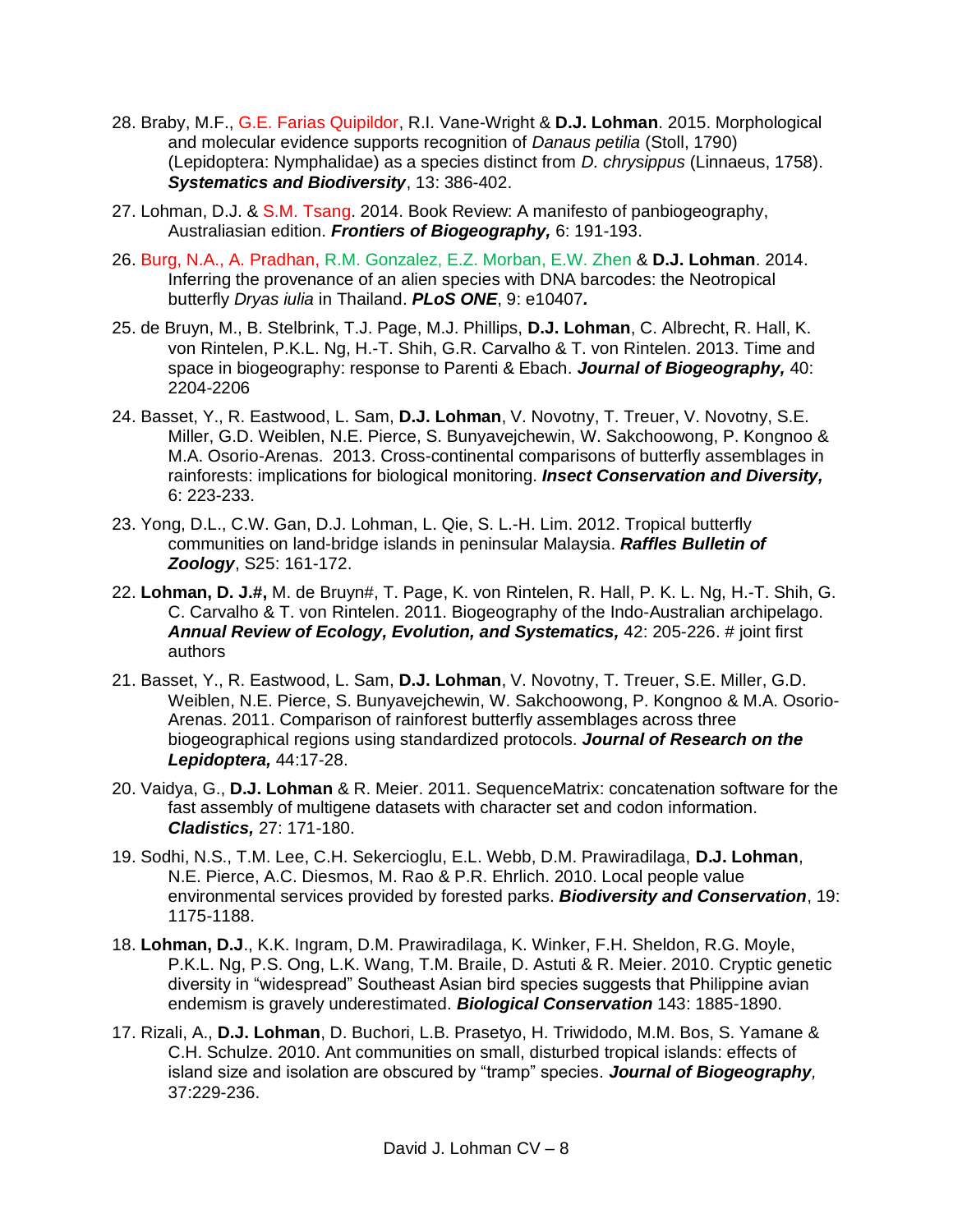- 16. Russell, J.A., C.S. Moreau, B. Godman-Huertas, M. Fujiwara, **D.J. Lohman** & N.E. Pierce. 2009. Bacterial gut symbionts are tightly linked with the evolution of herbivory in ants. *Proceedings of the National Academy of Sciences* **(***USA***)***,* 106: 21236-21241.
- 15. Gomez, J.P., R. Sison & **D.J. Lohman**. 2009. New and notable birds from Alabat Island, Quezon, Philippines. *Forktail,* 25:148-151*.*
- 14. Sheldon, F.H., **D.J. Lohman**, H.C. Lim, F. Zou, S.M. Goodman, D.M. Prawiradilaga, K. Winker, T.M. Braile & R.G. Moyle. 2009. Phylogeography of the magpie-robin species complex (Aves: Turdidae: *Copsychus*) reveals a Philippine species and novel dispersal patterns in the Indian Ocean and S.E. Asia. *Journal of Biogeography,* 36:1070-1083.
- 13. **Lohman, D.J**. & V.U. Samarita. 2009. The biology of carnivorous butterfly larvae (Lepidoptera: Lycaenidae: Miletinae: Miletini) and their ant-tended hemipteran prey in Thailand and the Philippines. *Journal of Natural History,* 43: 569-581*.*
- 12. **Lohman, D.J.,** D. M. Prawiradilaga & R. Meier. 2009. Improved COI barcoding primers for South East Asian perching birds (Aves: Passeriformes). *Molecular Ecology Resources,* 9: 37-40.
- 11. **Lohman, D.J**., D. Peggie, N.E. Pierce & R. Meier. 2008. Phylogeography and genetic diversity of a widespread Old World butterfly, *Lampides boeticus* (Lepidoptera: Lycaenidae). *BMC Evolutionary Biology,* 8: 301.
- 10. Eastwood, R.E., **D.J. Lohman** & A. King. 2008. New ant associations and biological data for Australian lycaenid butterflies*. Australian Entomologist*, 35: 47-56.
- 9. Sodhi N.S., D. Astuti, A.C. Diesmos, P.G.P. Ericson, N. Fernandopulle, S. Kotagama, E. Kudavidanege, H.C. Lim, B. Lee, S.L.H. Lim, Y. Lin, **D.J. Lohman**, W. Meckvichai, H. Miranda, R.G. Moyle, P. Ong, K.A. Pan, D. M. Prawiradilaga, M.A. Rahman, A. Rahmani, F.H. Sheldon, M.Y. Stoeckle, S. Sulandari, L.K. Wang & K. Winker. 2007. Barcoding Indo-Malayan birds. *The Raffles Bulletin of Zoology*, 55: 397-398
- 8. Clements, R., D. Bickford & **D.J. Lohman**. 2007. Can YouTube save the planet? **The Scientist**, 21: 26.
- 7. Clements, R., N.S. Sodhi, D. Bickford, **D.J. Lohman** & M. Posa. 2007. Science outreach by online video sharing. **Nautilus**: http://blogs.nature.com/nautilus/2007/04/science\_outreach\_ by\_online\_vid.html [12 March 2015]
- 6. **Lohman, D.J**., D. Bickford & N.S. Sodhi. 2007. The Burning Issue. *Science,* 316: 376.
- 5. Bickford, D., **D.J. Lohman**, N.S. Sodhi, P.K.L. Ng, R. Meier, K. Winker, K. Ingram & I. Das. 2007. Cryptic species: a new window on diversity and conservation. *Trends in Ecology and Evolution,* 22: 148-155.
- 4. **Lohman, D.J**., Q. Liao & N.E. Pierce. 2006. Convergence of chemical mimicry in a guild of aphid predators. *Ecological Entomology,* 31:41-51.
- 3. Pierce, N.E., M.R. Braby, A. Heath, **D. J. Lohman**, J. Mathew, D.B. Rand & M.A. Travassos. 2002. The ecology and evolution of interactions between lycaenid butterflies and ants. *Annual Review of Entomology,* 47: 733-771.
- 2. **Lohman D.J**. & K.D. McConnaughay. 1998. Patterns of defensive chemical production in wild parsnip seedlings (Apiaceae: *Pastinaca sativa* L.). *Chemoecology,* 8: 195-200.
- 1. **Lohman D.J**., A.R. Zangerl & M.R. Berenbaum. 1996. Impact of floral herbivory by parsnip webworm (Oecophoridae: *Depressaria pastinacella* Duponchel) on pollination and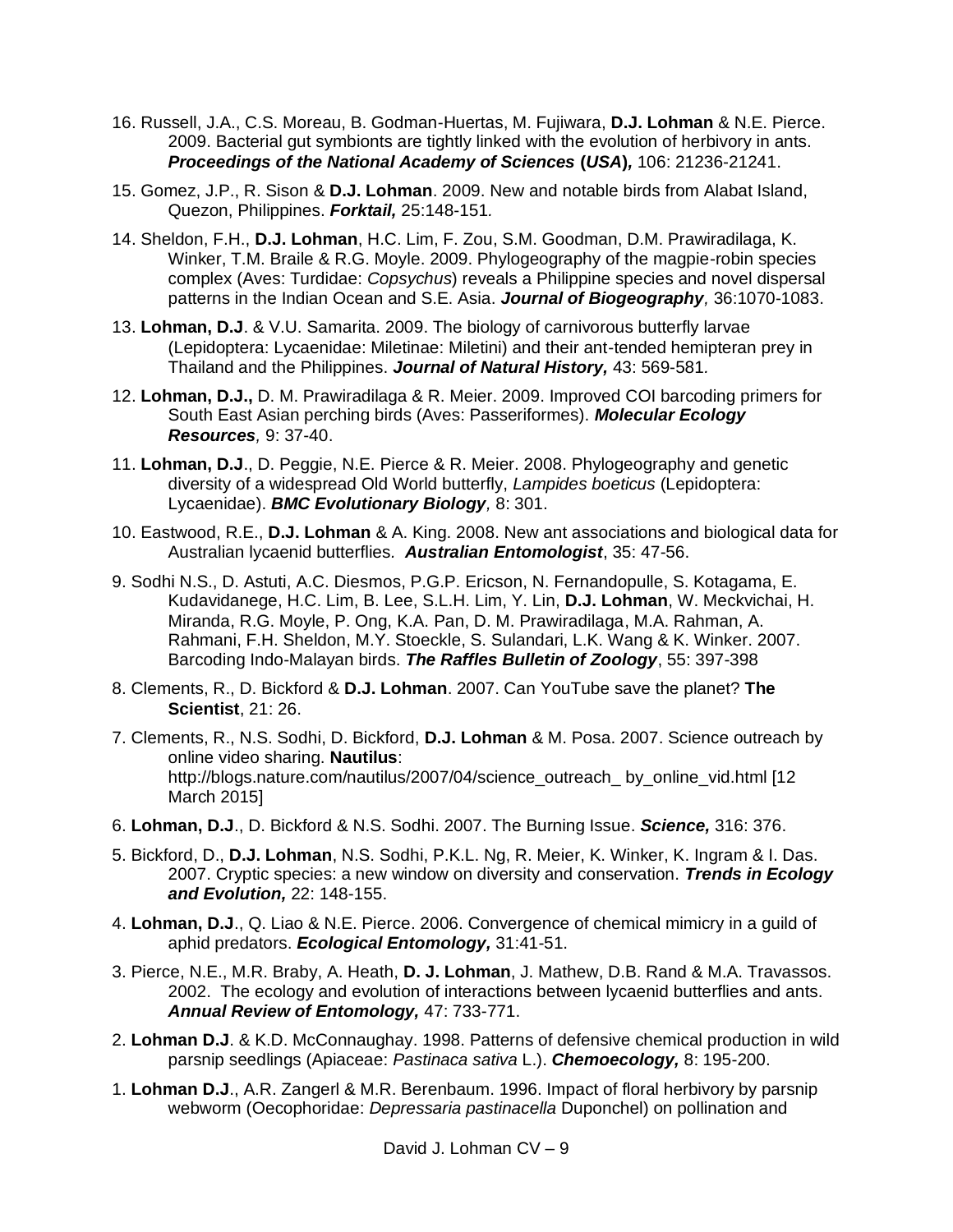fitness of wild parsnip (Apiaceae: *Pastinaca sativa* L.). *American Midland Naturalist,*  136: 407-412.

# **TEACHING EXPERIENCE**

- **CCNY (2010 – present):** (1) Bio 46000/A6000: Animal Behavior; (2) Bio 22800: Ecology and Evolution; (3) Bio 44300: Insect Ecology; (4) Bio V9006: Seminar in Ecology; (5) Bio V9100: Colloquium; (6) Bio 48800/A44800: Tropical Ecology and Conservation (field course taught in Thailand) (7) Bio 41250/A1250 Molecular Systematics
- **CUNY Graduate Center (2011 – present):** (1) Biol 76991: Ecology Lecture; (2) Biol 76003: Community Ecology; (3) Topics in Tropical Asian Forestry, NSF-funded hybrid onlinefield course (NSF grant OISE-1203609) (4) Biol 79303: Molecular Systematics
- **National University of Singapore (2006-2007):** Mentored two Honours Students in insect ecology and behavior, one of whom was awarded first class honours. One student has since earned a Ph.D. at Stanford University; the other earned a Ph.D. at James Cook University, National University of Singapore
- **Harvard University (2005-2006):** Lecturer in Organismic & Evolutionary Biology; Course Head for Biological Sciences 57: Animal Behavior
- **Harvard University (1998-2000):** Resident Tutor in Biology, Currier House
- **Harvard University (1996-2003):** Graduate Teaching Fellow (TA): (1) Organismic & Evolutionary Biology; (2) Animal Behavior; (3) Ecology—Head Teaching Fellow; (1) Animal Behavior—Head Teaching Fellow

# **PEDAGOGICAL TRAINING AND OUTREACH**

- **CUNY Innovative Teaching Academy (2022):** Presented a in a university-wide panel workshop for faculty: *Supporting LGBTQIA+ and Questioning Students* in the Summer Lecture Series "Creating Inclusive Classrooms" offered by the Innovative Pedagogy Working Group.
- **CCNY The Learning Center (2022):** One-hour presentation for faculty: *Considerations for Designing a 'Flipped' Course* and presented in two CUNY-wide panel workshops for faculty: *Creating LGBTQIA+ Inclusive Courses: Teaching* and *Creating LGBTQIA+ Inclusive Courses: Supporting LGBTQIA+ and Questioning Students*.
- **ACUE (May 2020)** Awarded a *Certificate in Effective College Instruction* by the Association of College and University Educators (ACUE) and the American Council on Education upon completion on an online course on effective teaching at the college level.
- **OER Training (August 2020)** Completed *CCNY OER Workshop* online about integrating Open Educational Resources into existing courses to reduce student expense.
- **Online Teaching Essentials Workshop (August 2020)** Completed online CUNY workshop to train instructors how to teach online effectively.

# **INTERNATIONAL GUEST LECTURING**

**University of Kelaniya (2018)** Guest lectures on DNA barcoding and phylogenetic inference

- **ATBC (Association for Tropical Biology & Conservation (2010 Summer):** Instructor, International Field Biology Training Course (East Java, Indonesia)
- **Harvard University Summer School (2007 – 2010):** Instructor, Biology of Borneo Summer Field Course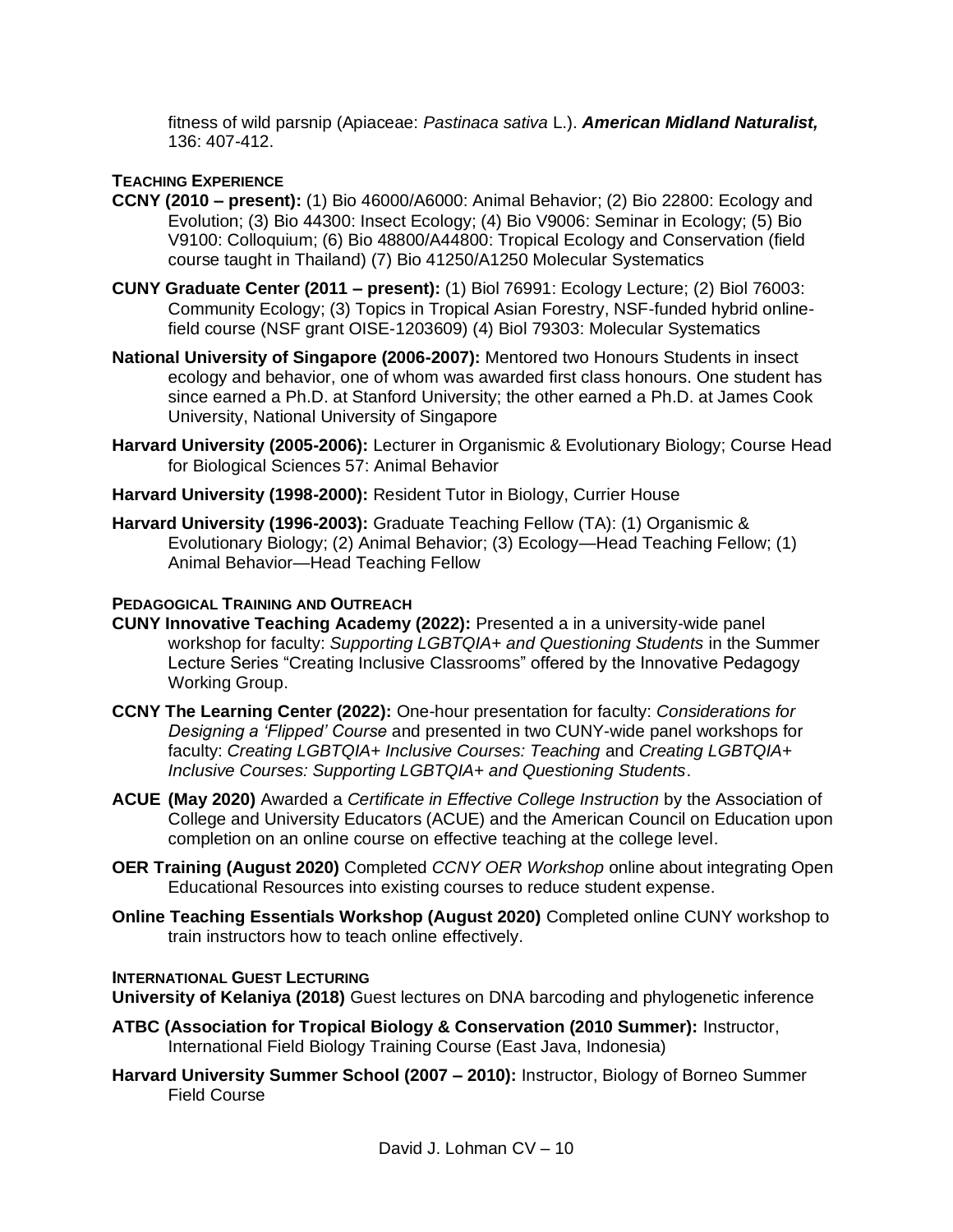- **National University of Singapore (2007-2008):** Guest lectures in (1) Freshman Seminar Stream: A Guided Tour in Science; (2) SP2171: Discovering Science; and (3) LSM 4253: Behavioural Biology
- **Center for Tropical Forest Science (2005-2008):** Instructor, International Field Biology Training Courses (2005: Khao Chong, Thailand; 2006: Sinharaja, Sri Lanka; 2007: XTBG, China; 2008: Pasoh)

## **INVITED ORAL PRESENTATIONS**

- 2020 Evolution and biogeography of butterflies in Asia. Plenary address, Annual Meeting of *The Society of Evolutionary Studies, Japan*, 7 September 2020 (held online due to the COVID-19 pandemic).
- 2019 Biogeography of mimetic diversity in an adaptive radiation of butterflies. Oral presentation at the Commemorative Symposium for the 35<sup>th</sup> International Prize for Biology, *Biological Sciences Related to Insect Sociality and Symbioses*. National Museum of Nature and Science, 30 November 2019, Tokyo, Japan. https://www.kahaku.go.jp/event/2019/11sympozoo/
- 2019 Grant proposal writing, citation software, and the biology of the butterfly family Lycaenidae. *Central Mindanao University*, Bukidnon, Philippines, 5 April 2019.
- 2019 Methods, protocols, and analysis of genetic data for zoological research. *National Museum of Natural History*, Manila, Philippines, 5 March 2019.
- 2018 Evolution and biogeography of butterflies in Asia. *South China Agricultural University*, Guangzhou, China, 10 December 2018.
- 2018 Biogeography and conservation of butterflies in Asia. *Yale University*, 25 October 2018.
- 2018 Write your ticket to college, graduate school, or a career studying butterflies. *Consulate of the United States of America in Ho Chi Minh City*, 12 September 2018.
- 2017 Evolution and conservation of butterflies in Southeast Asia. Invited seminar at *Georgetown University,* Washington, DC, 5 October 2017
- 2017 Biodiversity research in tropical Asia: A tale of butterflies and bureaucracy. *Presidential Conversations in Engaged Scholarship*, City College of New York, 16 March 2017.
- 2017 Evolution and conservation of butterflies in Southeast Asia. Invited seminar at *University of New Orleans*, LA, 20 February 2017
- 2017 Plenary address: Assembling the butterfly tree of life: Using technology to manage the technical and human aspects of a global collaboration. Oral presentation at *International conference on biodiversity, climate change assessment and impacts on livelihood*, 10-12 January 2017, Kathmandu, Nepal
- 2016 Evolution and conservation of butterflies in Southeast Asia. Invited seminar at *Drexel University*, Philadelphia, PA, 13 October 2016
- 2016 Evolution and conservation of butterflies in Southeast Asia. Seminar at *City College of New York*, NY, 19 September 2016
- 2016 Applying to summer research opportunities. Invited presentation to the *Biology Club at the City College of New York*, NY, 1 September 2016
- 2016 Butterfly diversification in the Philippine archipelago. Keynote address at symposium *What a journey it has been: Evolution of diversity, mimicry, and ecology of butterflies and*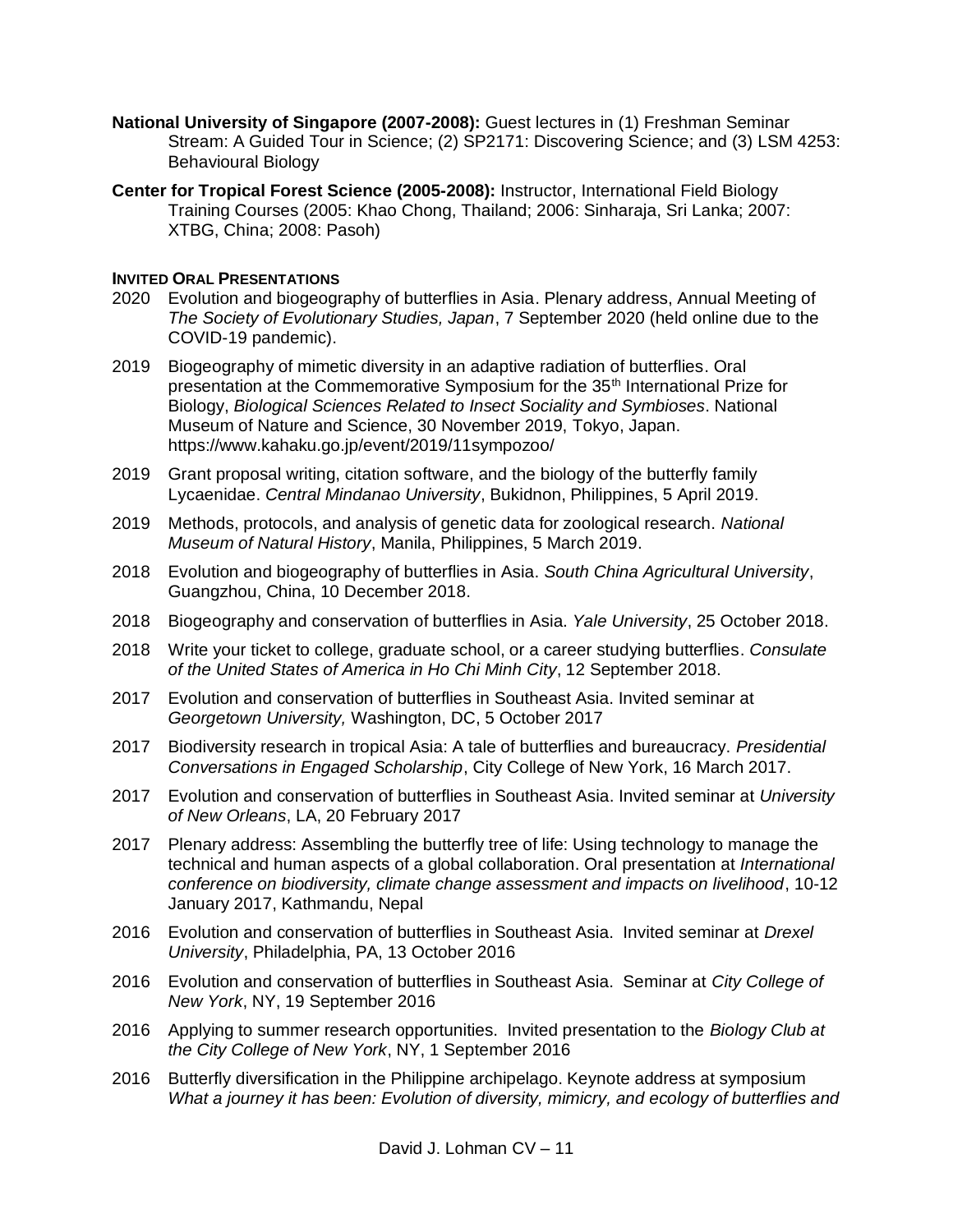*moths*, National Museum of the Philippines. I organized this symposium at the request of the National Museum.

- 2016 Online tools for research and global collaboration in ecology, evolution, and conservation. Workshop at symposium *What a journey it has been: Evolution of diversity, mimicry, and ecology of butterflies and moths*, National Museum of the Philippines.
- 2016 Butterfly diversification in the Philippine archipelago. Invited presentation at *Central Mindanao University*, Philippines
- 2016 Studying evolution, biogeography, and conservation in Southeast Asia using butterflies as a model taxon. Invited presentation at *New York Botanical Garden*, 6 May 2016
- 2015 Evolution and biogeography of butterfly radiations in the Indo-Australian Archipelago. Invited presentation at *Pennsylvania State University*, State College, PA
- 2015 Evolution and biogeography of mimetic diversity in a radiation of Asian butterflies. Invited presentation at *Nomifest* (Festschrift for Naomi Pierce), Harvard University
- 2015 Evolution and biogeography of butterfly radiations in the Indo-Australian Archipelago. Invited presentation at the *Sun Yat Sen University*, Guangzhou, China
- 2015 Evolution and biogeography of butterfly radiations in the Indo-Australian Archipelago. Invited presentation at the *University of Malaya*, Malaysia
- 2015 Evolution and biogeography of butterfly radiations in the Indo-Australian Archipelago. Invited presentation in the *A. Watson Armour Seminar Series at the Field Museum of Natural History*, Chicago.
- 2015 Evolution and biogeography of butterfly radiations in the Indo-Australian Archipelago. Invited presentation at the *McGuire Center for Lepidoptera and Biodiversity*, University of Florida
- 2014 Evolution and biogeography of Batesian mimetic diversity in *Elymnias* butterflies (Nymphalidae: Satyrinae). Invited presentation at *NSF-NSFC Biodiversity Partnerships Workshop. Beijing Botanical Garden*, Chinese Academy of Sciences.
- 2014 Evolution and biogeography of Batesian mimetic diversity in *Elymnias* butterflies (Nymphalidae: Satyrinae). Invited presentation at *XTBG-NSF workshop: Biodiversity and Tropical Ecology. Xishuangbanna Tropical Botanical Garden*, Chinese Academy of Sciences.
- 2014 Evolution, biogeography, and conservation of butterflies in Southeast Asia. Invited seminar at the *University of Melbourne*, Australia
- 2013 Evolution and conservation of butterflies in Southeast Asia. Invited oral presentation at *Xishuangbanna Tropical Botanical Garden*, Chinese Academy of Sciences
- 2013 Evolution and phylogeography of birds and butterflies in Southeast Asia. Invited seminar at the *National Museum of the Philippines*
- 2013 Evolution and phylogeography of birds and butterflies in Southeast Asia. Invited seminar at *Palawan State University*, Philippines
- 2013 Evolution and phylogeography of birds and butterflies in Southeast Asia. Invited seminar at *University of the Philippines—Diliman*
- 2013 Evolution, biogeography, and conservation of butterflies in Southeast Asia. Invited departmental seminar at *the American Museum of Natural History*, New York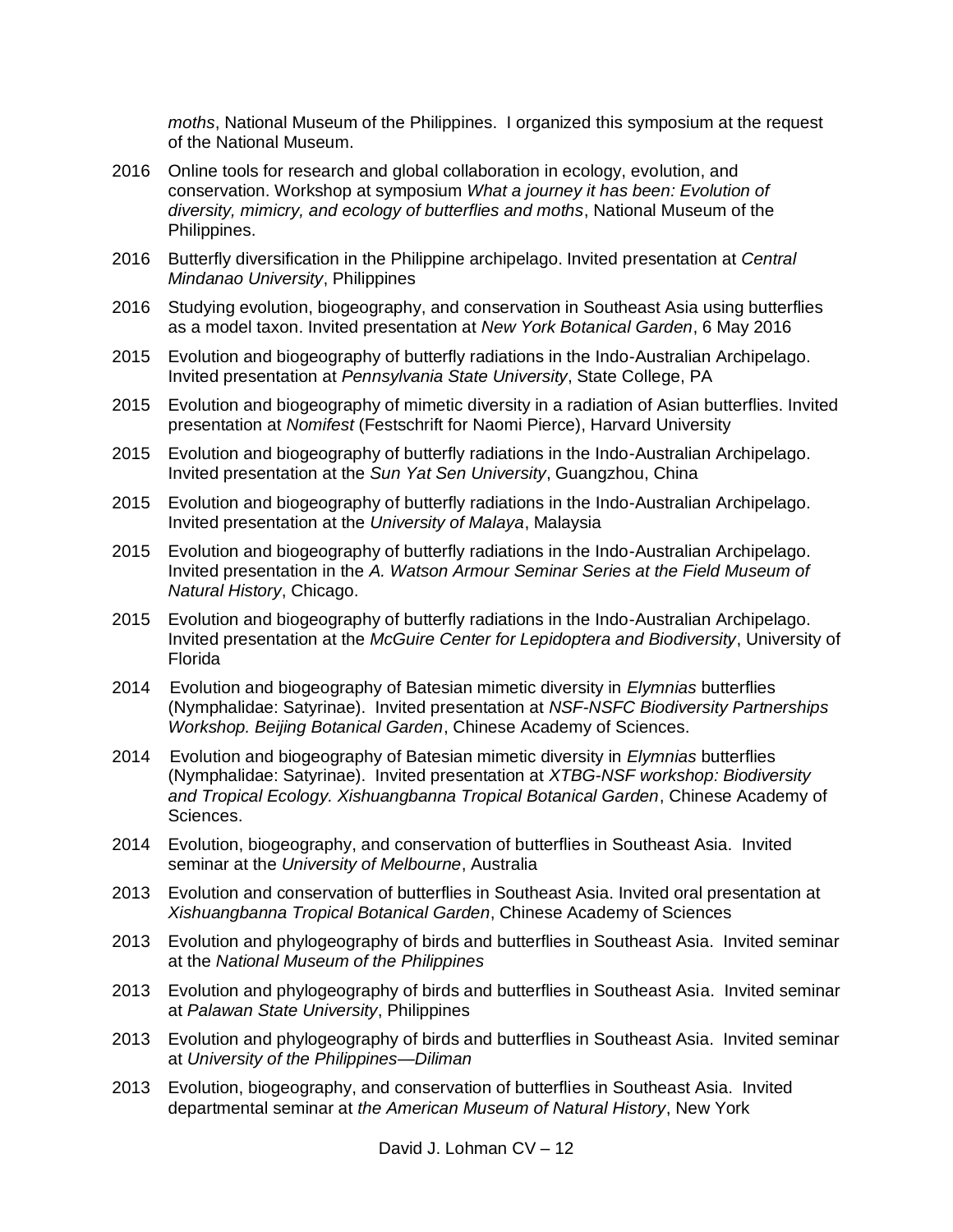- 2013 Evolution, biogeography, and conservation of butterflies in Southeast Asia. Invited departmental seminar at *Queens College*, New York
- 2012 Analytical methods for studying the evolution and phylogeography of birds and butterflies in Southeast Asia. Invited seminar speaker, University of Indonesia, Jakarta
- 2012 Analytical methods for studying the evolution and phylogeography of birds and butterflies in Southeast Asia. Invited Plenary Speaker, *Annual Meeting of the Thai Society for Biotechnology*, Ubon Ratchatani, Thailand
- 2011 Phylogeographic patterns of volant animals across the archipelagoes of Southeast Asia. Invited departmental seminar in the *Ecology and Evolution Department, SUNY-Stony Brook*
- 2009 Insect interactions in the Old World tropics. Invited departmental seminar at *Prince of Songkhla University*, Had Yai, Thailand
- 2008 Butterflies, ants, birds and two approaches to studying biodiversity in South East Asia. Invited departmental seminar *at King Mongkut's University of Technology, Thonburi*, Thailand
- 2007 Chemical camouflage in carnivorous caterpillars. Invited presentation in the Biology Department, *Andalas University*, Sumatra, Indonesia
- 2007 Invited Plenary Oral Presentation: Spatial and seasonal dynamics of a lepidopteran herbivore community in tropical Thailand. Biodiversity Management: 2nd International Thailand Field Ecology Symposium. *King Mongkut's University of Technology, Thonburi*, **Thailand**
- 2005 Chemical ecology of carnivorous caterpillars in Thailand (Lepidoptera: Lycaenidae). Invited oral presentation in the Department of Entomology, *Kasetsart University*, Bangkok, Thailand
- 2002 Chemical ecology of lycaenid butterfly-ant symbioses: A comparison of herbivorous Australian theclines and carnivorous Thai miletines. Invited oral presentation in the Department of Biology, *National University of Singapore*

### **OTHER ORAL PRESENTATIONS** (CCNY students in red; CCNY post-docs in blue)

- 2021 Nunes, R. & **D.J. Lohman**. Molecular systematics and biogeography of the Danaini (Nymphalidae: Danainae). *The Lepidopterists' Society 69th Annual Meeting*, Held online 18-20 August 2021
- 2021 Pham, T., Q.T. Van, **D.J. Lohman**, & A. Monastyrskii. High species richness and endemism characterize the butterfly fauna of Vietnam's Central Highlands (Lepidoptera, Papilionoidea). *2021 Virtual Meeting of the Association for Tropical Biology and Conservation*, 21-23 July 2021
- 2019 **Lohman, D.J.** Evolution and biogeography of butterflies in Southeast Asia and beyond. *US-Japan Symposium on Asian Biodiversity Data and Research*, City College of New York, 28 January 2019.
- 2018 **Lohman, D.J.** Biology graduate studies and grant writing. *Southern Institute of Ecology,*  Ho Chi Minh City, Vietnam, 28 August 2018.
- 2018 **Lohman, D.J.**, N.E. Pierce, L. Ries, R. Guralnick, M.A. Jarzyna, K. Aduse-Poku, V. Barve, J. Breinhot, M. Espeland, E. Larsen, S.C. Maunsell, A.C.S. Owens, E.F.A. Toussaint & A.Y. Kawahara. ButterflyNet—An integrative framework for comparative biology. Oral presentation at *Biology of Butterflies Conference*, 11-14 June Bangalore,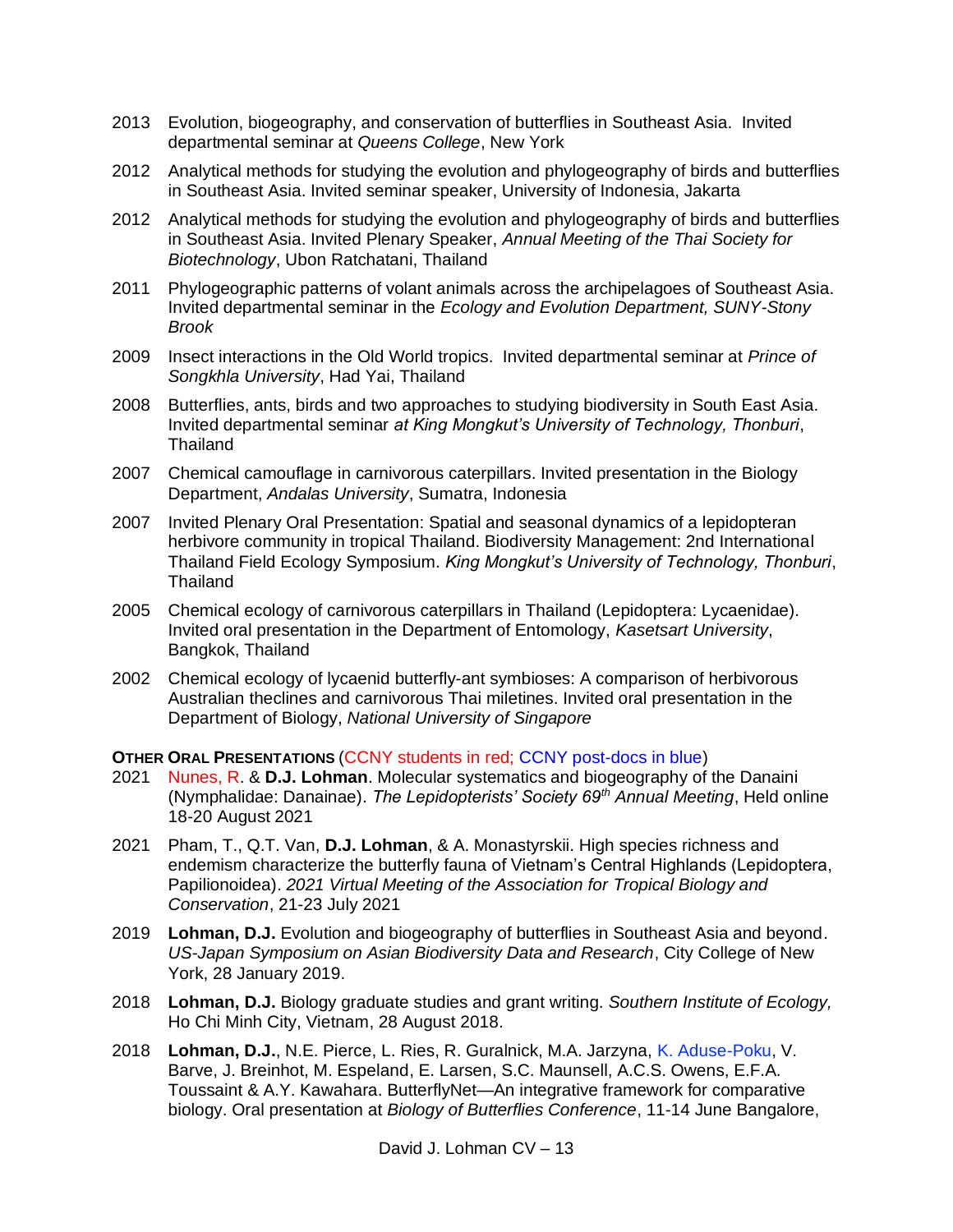India

- 2018 Latorre, B., C. Sukhdeo, S. Chowpongpang, D. Peggie, T. Doleck, K. Aduse-Poku, P. Buenavente & **D.J. Lohman**. A geographic mosaic of *Wolbachia* infection in *Melanitis leda* butterfly populations. Oral presentation at *Biology of Butterflies Conference*, 11-14 June Bangalore, India
- 2018 Aduse-Poku, K., E. van Bergen, O. Brattström, S. Sáfián, S.C. Collins, **D.J. Lohman**, N. Wahlberg & P.M. Brakefield. Evaluating the drivers of Afrotropical biodiversity: Speciation and dispersal of a satyrine butterfly group in a paleoclimatic pendulum. Oral presentation at *Biology of Butterflies Conference*, 11-14 June Bangalore, India
- 2018 Toussaint, E.F.A., J.W. Breinholt, A.D. Warren, M. Yago, K. Mariyama, M. Espeland, L. Reis, R. Guralnick, N.E. Pierce, **D.J. Lohman**, A.Y. Kawahara. Skipper anchored phylogenomics: Progress toward a comprehensive evolutionary tree for an enigmatic family of butterflies. Oral presentation at *Biology of Butterflies Conference*, 11-14 June Bangalore, India
- 2018 Weimers, M. & **D.J. Lohman**. Discovery of the life history of *Papilio demoleus sthenelinus* in the Lesser Sunda Islands. Oral presentation at *Biology of Butterflies Conference*, 11-14 June Bangalore, India
- 2017 **Lohman, D.J.** Adaptive radiation of Batesian mimetic butterflies in the Indo-Australian Archipelago. Oral presentation *at 3rd Southeast Asia Gateway Evolution Conference*, 28- 31 August, Bogor, Indonesia
- 2017 **Lohman, D.J.** Evolution, biogeography, and conservation of butterflies in Southeast Asia. Oral presentation on 23 August 2017 at *Universitas Gadjah Mada*, Jogjakarta, Indonesia
- 2017 Bhattacharjee, A., J.D. Anadaon, **D.J. Lohman**, T. Lakhankar, N. Krakauer, A. Jha, S. Tiwari, P. Thapa, D. Devkota, N. Devkota, T. Doceck, M.R. Pokharel, D.R. Luitel, R.A. Mandal, M. Sharma, M. Siwokati & P.K. Jha. A review of impacts of climate change on biodiversity in Nepal. Oral presentation *at International conference on biodiversity, climate change assessment and impacts in livelihood*, 10-12 January 2017, Kathmandu, Nepal
- 2017 Poudel, A., B.B. Shrestha, P.K. Jha, **D.J. Lohman**, N. Krakauer & A. Jha. *Ageratina adenophora* (Asteraceae) invasion: Current state of knowledge and prospects for future research. *International conference on biodiversity, climate change assessment and impacts in livelihood*, 10-12 January 2017, Kathmandu, Nepal
- 2017 Bhandari, G. R.B. Thapa, Y.P. Giri, H.K. Manandhar, **D.J. Lohman**, N. Krakauer, A. Jha, P.K. Jha, N.R. Devkota, P.Thapa & R.A. Mandal. Maize stem borer *Chilo partellus*  (Swinhoe) Distribution along elevational variation and climatic variability. *International conference on biodiversity, climate change assessment and impacts in livelihood*, 10-12 January 2017, Kathmandu, Nepal
- 2017 Bhandari, S., M. Siwakoti, J. Anadon, **D.J. Lohman**, P.K. Jha, R.A. Mandal, A. Jha & N. Krakauer. Fodder grass for livestock production to enhance people's income and enriching biodiversity at Puranchaur Village, Kaski District, Nepal. *International conference on biodiversity, climate change assessment and impacts in livelihood*, 10-12 January 2017, Kathmandu, Nepal
- 2016 **Lohman, D.J.**, C.-H. Wei, D. Scott, D. Peggie, K. Kunte, T. Doleck, E. Yang, S. Tsang, C. Müller, A. Brownjohn, Y. Synata & S.-H. Yen. Batesian mimetic butterflies in the Indo-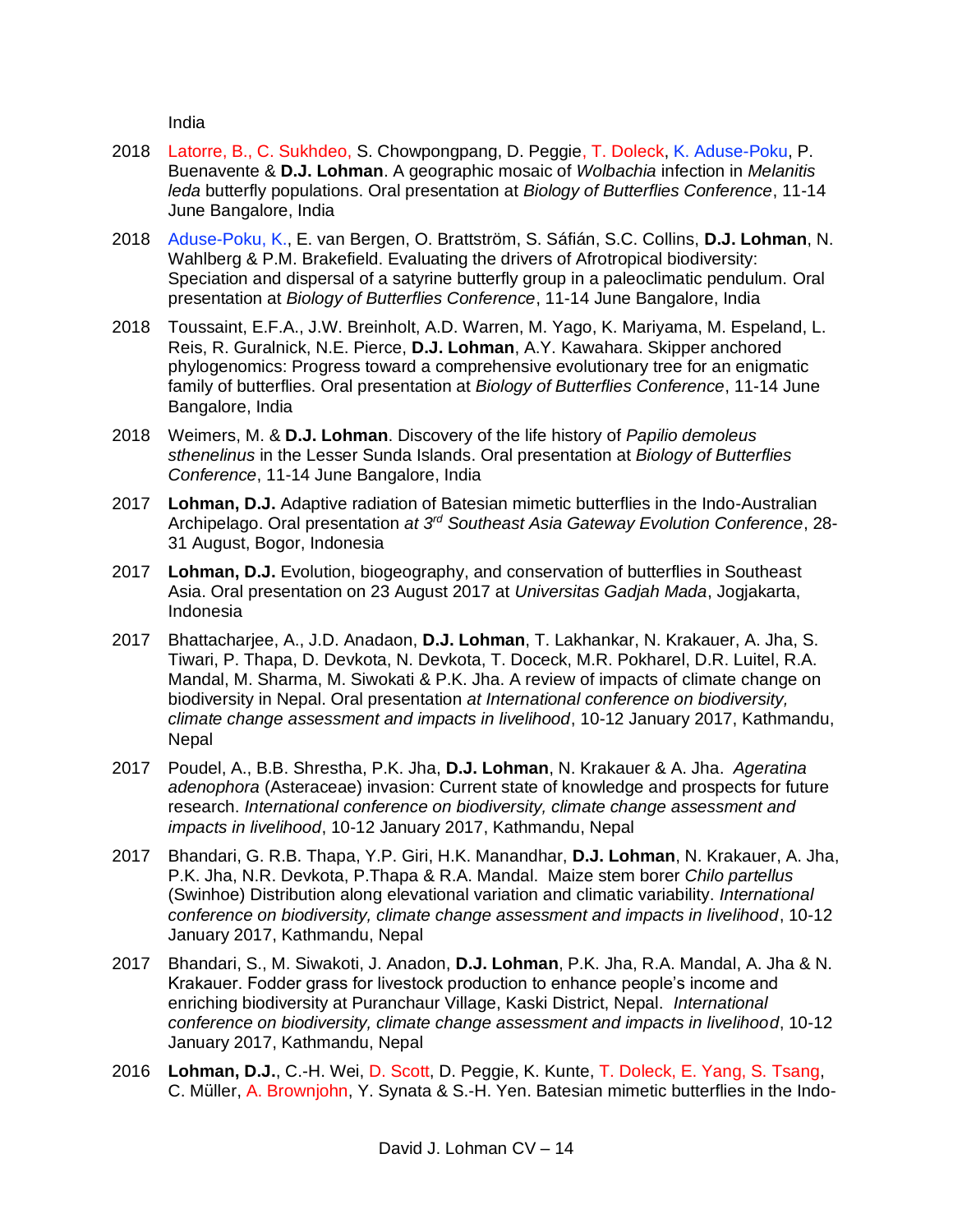Australian Archipelago: Biogeography of a novel adaptive radiation. Contributed paper at *XXV International Congress of Entomology*, Orlando, FL

- 2015 **Lohman, D.J.**, C.-H. Wei, D. Scott, D. Peggie, K. Kunte, T. Doleck, E. Yang, S. M. Tsang, C. Müller, A.G. Brownjohn & S.-H. Yen. Adaptive radiation of Batesian mimetic butterflies across a tropical archipelago. Oral presentation at the *Entomological Society of America Annual Meeting*, Minneapolis, MN
- 2015 Brownjohn, A.G., D. Peggie, R. Song, A. Pradhan, T. Doleck, E. Yang, J. Puniamurthy, R. Meier & **D.J. Lohman**. Flying to the beat of a different drum: discordant patterns of butterfly dispersal across the Indo-Australian Archipelago. Oral presentation at *the Entomological Society of America Annual Meeting*, Minneapolis, MN.
- 2015 **Lohman, D.J.** Evolution and biogeography of butterfly radiations in the Indo-Australian Archipelago. Presentation at the *Indonesian Institute of Science—LIP*I, Cibinong, Indonesia.
- 2015 **Lohman, D.J.** Evolution and biogeography of butterfly radiations in the Indo-Australian Archipelago. Presentation at *Bogor Agricultural University (IBP)*, Bogor, Indonesia.
- 2014 Purce, K. & **D.J. Lohman**. The ant social parasite *Protomognathus americanus* and its effect on foraging rates of its host species, *Temnothorax longispinosus.* Oral presentation at the *Entomological Society of America Annual Meeting*, Portland, OR
- 2014 **Lohman, D.J.**, C.-H. Wei, B. Silverman, D.W. Scott, D. Peggie, S.-H. Yen. Evolution and biogeography of Batesian mimetic diversity in *Elymnias* butterflies (Nymphalidae: Satyrinae). Oral presentation at the 7<sup>th</sup> International Congress on the Biology of *Butterflies*, Turku, Finland
- 2014 Tsang, S.M., S. Wiantoro, M.J. Veluz, N. Sugita, N. Simmons, **D.J. Lohman**. Molecular phylogeny of the genus *Pteropus* and its biogeographic implications. Oral presentation at the *North American Society for Bat Research Annual Meeting*, Albany, NY
- 2013 Purce, K., C.A. Johnson, and **D.J. Lohman**. Slave drivers: *Protomognathus americanus* slave-making atns increase host foraging. Oral presentation at *Entomological Society of American Annual Meeting*, Austin, TX.
- 2013 **Lohman, D.J.,** G. Farias Quipildor, E. Yang, R. Song, B. Silverman, T. Doleck, V.U. Samarita & D. Peggie. Biogeographic patterns of butterfly diversification in Southeast Asia. Oral presentation at 2<sup>nd</sup> Southeast Asia Gateway Evolution Conference, Berlin, Germany
- 2012 **Lohman, D.J.** and G. E. Farias Qipildor. Cryptic species and putative Müllerian mimicry conceal the role of biogeography in the diversification of *Danaus* butterflies. Oral presentation at *XXIV International Congress of Entomology*, Deagu, South Korea
- 2012 **Lohman, D.J.** Forest temples as sanctuaries for biodiversity in Thailand and Sri Lanka. Oral presentation at the conference "Buddhism and Biodiversity Conservation – Past, present, and future" Sri Lankan Association for the Advancement of Science, Colombo, Sri Lanka (this conference was sponsored in part by my City SEED grant)
- <sup>2012</sup> **Lohman, D.J.**ความหลากหลายทางชีวภาพในวัดป่ าของประเทศศรีลังกา: เปรียบเทียบกับ ประเทศ

ไทย(Biodiversity in Sri Lankan forest temples: a comparison with Thailand) Delivered in

Thai. Oral presentation at the conference วัดป่ ากับการอนุรักษ์ความ หลากหลายทางชีวภาพ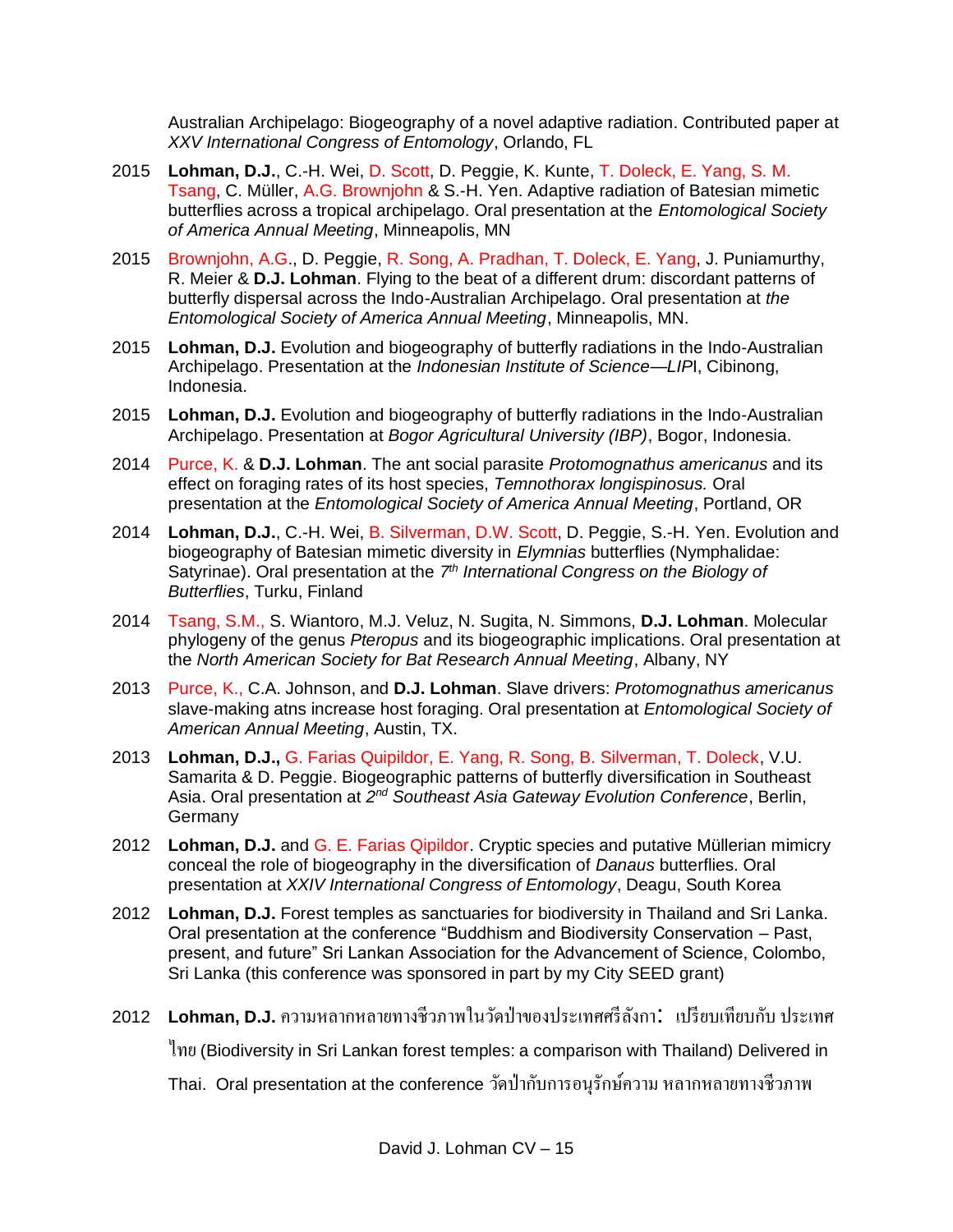(Symposium on Buddhist Forest Monasteries and Biodiversity Conservation) Ubon Ratchatani University, Thailand (this conference was sponsored by my City SEED grant)

- 2011 **Lohman, D.J**., Z.A. Kaliszewska & N.E. Pierce. The evolution, biogeography, and chemical ecology of carnivorous butterflies (Lepidoptera: Lycaenidae: Miletinae). Invited oral presentation at *Xishuangbanna Tropical Botanical Garden*, China
- 2011 **Lohman, D.J**., Z.A. Kaliszewska & N.E. Pierce. The evolution and biogeography of carnivorous butterflies (Lepidoptera: Lycaenidae: Miletinae). Oral presentation at the *Association for Tropical Biology and Conservation-Asia Pacific Chapter Annual Meeting*, Bangkok, Thailand
- 2011 Yang, E.J.H., **D.J. Lohman**. Evolution and phylogeography of *Euploea* butterflies in Southeast Asia (Lepidoptera: Nymphalidae: Danainae). Oral presentation at *The City College Fellowships Program Ninth Annual Research Conference*, CCNY
- 2011 **Lohman, D.J**., Z.A. Kaliszewska & N.E. Pierce. The evolution, biogeography, and chemical ecology of carnivorous butterflies (Lepidoptera: Lycaenidae: Miletinae). Oral presentation at the *Kunming Institute of Zoology, Chinese Academy of Sciences*
- 2011 **Lohman, D.J**\*, Z.A. Kaliszewska & N.E. Pierce. The evolution, biogeography, and chemical ecology of carnivorous butterflies (Lepidoptera: Lycaenidae: Miletinae). Oral presentation at *National Sun Yat-Sen University*, Kaohsiung, Taiwan
- 2011 Sukhdeo, C.A. and **Lohman, D.J.** Phylogeography of a widespread tropical butterfly: *Melanitis leda* (Nymphalidae: Satyrinae). Oral presentation at the *46th JTM/31st PRISM*, UIA Bayamon, Puerto Rico
- 2010 **Lohman, D.J.** Phylogeographic patterns of widespread butterflies in the Old World Tropics. Oral presentation at the *Entomological Society of American Annual Meeting*, San Diego, CA.
- 2010 **Lohman, D.J.** Phylogeographic patterns of volant animals across the archipelagoes of Southeast Asia. Oral presentation at the *Association for Tropical Biology and Conservation Annual Meeting*, Bali, Indonesia
- 2010 **Lohman, D.J.** Phylogeographic patterns of widespread butterflies in the Old World Tropics. Oral presentation at the *6 th International Congress on the Biology of Butterflies*, Edmonton, Canada
- 2010 Quipildor, G.E.F., **D.J. Lohman.** The evolution and phylogeography of *Danaus* butterflies (Nymphalidae: Danainae). Oral presentation at the *Entomological Society of American Annual Meeting*, San Diego, CA
- 2009 **Lohman, D.J.** & R. Meier. Genetic differentiation of volant animals across the archipelagoes of Southeast Asia. Oral presentation at the *Willi Hennig Society Annual Meeting*, Singapore
- 2009 **Lohman, D.J.** High avian endemism in the Philippines biodiversity hotspot is masked by cryptic species. Oral presentation at *the Association for Tropical Biology and Conservation-Asia Pacific Chapter Annual Meeting*, Chiang Mai, Thailand
- 2007 **Lohman, D.J**. & L.K. Wang. Avian collections and genetic research in Singapore. Oral presentation at the *All Birds Barcoding Initiative Indo-Malayan Organizational Meeting*. NUS and ABBI (Smithsonian Institution), Singapore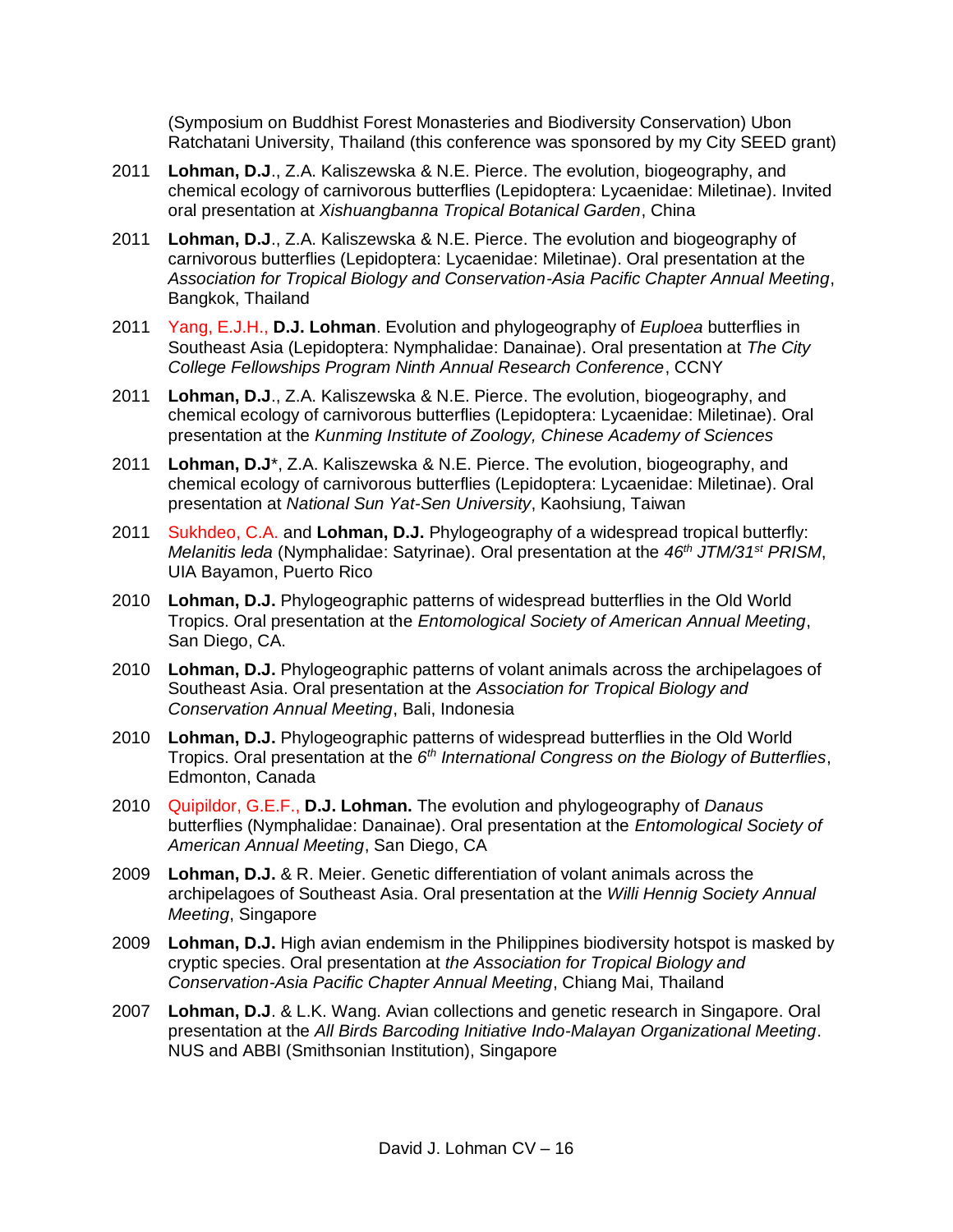- 2006 **Lohman, D.J.** Cuticular hydrocarbons and chemical camouflage in butterfly-ant symbioses (Lepidoptera: Lycaenidae; Hymenoptera: Formicidae). Oral presentation in *Faculty of Science, University of Kelaniya*, Sri Lanka
- 2006 **Lohman, D.J.** Spatial and seasonal dynamics of a lepidopteran herbivore community in peninsular Thailand. *Association for Tropical Biology and Conservation Annual Meeting*, Kunming, China
- 2004 **Lohman, D.J.** Chemical mimicry in carnivorous caterpillars (Lepidoptera: Lycaenidae). Oral presentation at the *Lepidopterists' Society Annual Meeting*, Baltimore, MD
- 2003. **Lohman, D.J.** Chemical mimicry in ant-butterfly symbioses. Oral presentation at *ANET and Myrmecology for Global Environments Workshop*, Bangkok, Thailand
- 2002 **Lohman, D.J**. นิเวศน์วิทยาเชิงเคมีของผีเสื้อวงศ์สีน้ำเงินที่อยู่กับมด: หนอนผีเสื้อของ ประเทศ

ออสเตรเลียที่กินพืชเป็นอาหารและหนอนผีเส้ือของประเทศไทยที่กินสัตวเ์ป็นอาหาร. Delivered in Thai. Invited oral presentation at the *Royal Thai Department of Forestry*, Bangkok, Thailand

- 2002 **Lohman, D.J.** Chemical ecology of ant-butterfly symbioses: a comparison of herbivorous Australian theclines (Lepidoptera: Lycaenidae: Theclinae) and carnivorous Thai miletines (Lepidoptera: Lycaenidae: Miletinae). Oral presentation at the *Prince of Songkhla University – Griffith University Joint Conference on Ecology and Evolution*, Had Yai, Thailand
- 2002 **Lohman, D.J.** & N.E. Pierce. The role of cuticular hydrocarbons in mediating lycaenid butterfly-ant symbioses (Lepidoptera: Lycaenidae). Oral presentation at *the Fourth International Conference on the Biology of Butterflies*, Leiden, The Netherlands
- 1999. **Lohman, D.J.** & N.E. Pierce. Chemical communication between the obligately myrmecophilous phytophage *Jalmenus evagoras* (Lycaenidae) and its attendant ants. Oral presentation at the conference *Butterflies: Ambassadors of Biodiversity*, Cape Town, South Africa

# **POSTERS**

- 2018 Wei, H.-C., **D.J. Lohman**, and S.H.-Yen. Convergence between the "metallic blue" *Euploea* species obscures the clarification of the model-mimic relationship with *Elymnias hypermnestra*. Poster presentation at *Biology of Butterflies Conference*, 11-14 June Bangalore, India
- 2016 LaTorre, B. and **D.J. Lohman**. Geographical mosaic of *Wolbachia* infection in *Melanitis leda* butterfly populations. Poster presentation at the *CCAPP Annual Student Poster Presentation*, CCNY
- 2014 Crew, R.C. and **D.J. Lohman**. Evolution of sexually dimorphic mimicry in the butterfly *Elymnias hypermnestra*. Poster presentation at the *CCAPP Annual Student Poster Presentation*, CCNY
- 2014 Farias Quipildor, G.E., D. Peggie, T. Doleck, and **D.J. Lohman**. Who's the Monarch's sister? Gene conflict in the phylogeny of *Danaus* butterflies (Nymphalidae: Danainae). Poster presentation at the 7<sup>th</sup> International Congress on the Biology of Butterflies, Turku, Finland
- 2014 Doleck, T., D. Peggie, K. Kunte, **D.J. Lohman**. Out of Africa and back again: the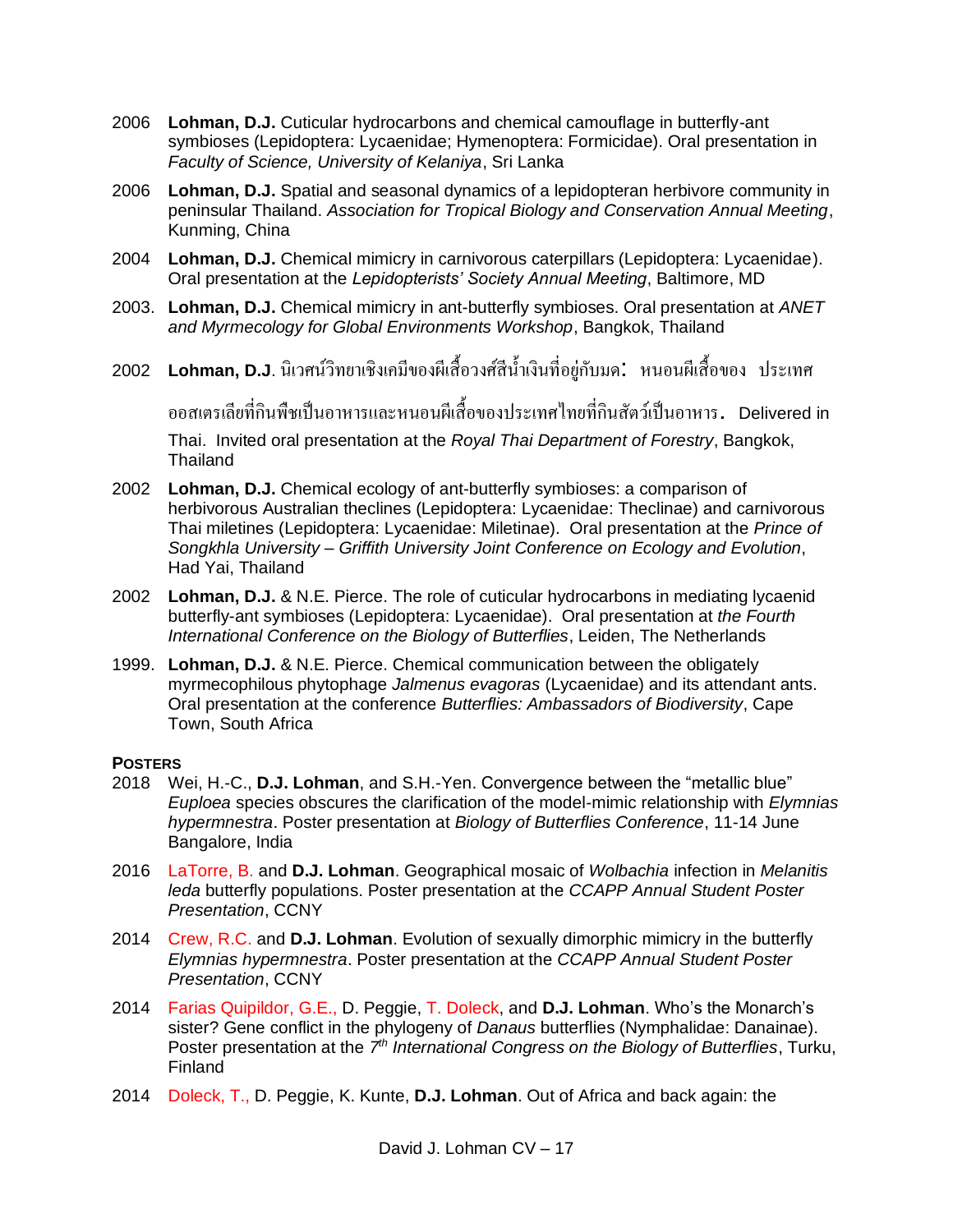biogeography of *Melanitis* butterflies (Nymphalidae: Satyrinae). Poster presentation at the *7 th International Congress on the Biology of Butterflies*, Turku, Finland

- 2014 Wei, C.-H., **D.J. Lohman**, and S.-H. Yen. Morphological phylogeny of the Batesianmimicking butterfly genus *Elymnias* Hübner, 1818 (Lepidoptera, Nymphalidae Satyrinae). Poster presentation at the 7<sup>th</sup> International Congress on the Biology of *Butterflies*, Turku, Finland
- 2013 Nguyen, Y-L., S.M. Tsang, **and D.J. Lohman**. Population genetics of *Pteropus alecto*  and its implications for disease ecology. Poster presentation at the *CCAPP Annual Student Poster Presentation,* CCNY
- 2013 Tsang, S.M., S. Wiantoro, N.B. Simmons, **D.J. Lohman**. Preliminary multilocus assessment of *Pteropus* bats in Southeast Asia. Poster Presentation at *2 nd Southeast Asia Gateway Evolution conference*, Berlin, Germany
- 2012 Yang, E.J.H. and **D.J. Lohman**. Effects of Pleistocene climatic change on the phylogeography of *Euploea mulciber* (Lepidoptera: Nymphalidae: Danainae). Poster presentation at *Annual Meeting of the Society for the Study of Evolution*, Ottawa, Canada.
- 2012 Doleck, T. and **D.J. Lohman**. Out of Africa and back again: systematics and biogeography of *Melanitis* butterflies (Lepidoptera: Nymphalidae: Satyrinae). Poster presentation at *Annual Meeting of the Society for the Study of Evolution*, Ottawa, Canada.
- 2011 Sukhdeo, C.A. and **D.J. Lohman**. Phylogeography of a widespread tropical butterfly: *Melanitis leda* (Nymphalidae: Satyrinae). Poster presentation at the *Einsteins in the City 2011 International Research Conference*, CCNY
- 2011 Yang, E.J.H. and **D.J. Lohman**. Evolution and phylogeography of *Euploea* butterflies in Southeast Asia (Lepidoptera: Nymphalidae: Danainae). Poster presentation at the *Einsteins in the City 2011 International Research Conference*, CCNY
- 2010 Canales, G., D. Githui and **D.J. Lohman**. Assessing the diversity of cockroaches (Insecta: Blattodea) in a peninsular Thai rainforest. Poster presentation at the *CCAPP Annual Student Poster Presentation*, CCNY
- 2010 Castillo, S., V. Chan, T. Davis, E. Flores., and **D.J. Lohman**. Seasonal changes in beetle diversity in a tropical rain forest from peninsular Thailand (Insecta: Coleoptera). Poster presentation at the *CCAPP Annual Student Poster Presentation*, CCNY
- 2010 Yang, E.J.H. and **D.J. Lohman**. Evolution and phylogeography of *Euploea* butterflies in Southeast Asia (Lepidoptera: Nymphalidae: Danainae). Poster presentation at the *CCAPP Annual Student Poster Presentation*, CCNY
- 2010 Song, R.S. and **D.J. Lohman**. Seasonal correlation between wasp morphospecies abundance and diversity in Thailand. Poster presentation at the *CCAPP Annual Student Poster Presentation*, CCNY
- 2002 **Lohman, D.J.** and N.E. Pierce Chemical camouflage in carnivorous caterpillars (Lepidoptera: Lycaenidae: Miletinae). Poster presentation at the *XIV Annual Congress of IUSSI*, Sapporo, Japan

| <b>POST-DOC ADVISOR</b> |       |      |    |                                     |
|-------------------------|-------|------|----|-------------------------------------|
| <b>Student</b>          | Inst. |      | Τo | <b>Subsequent position</b>          |
| Neil Collier            | CCNY  | 2011 |    | 2011 Research Staff, Edith Cowan U. |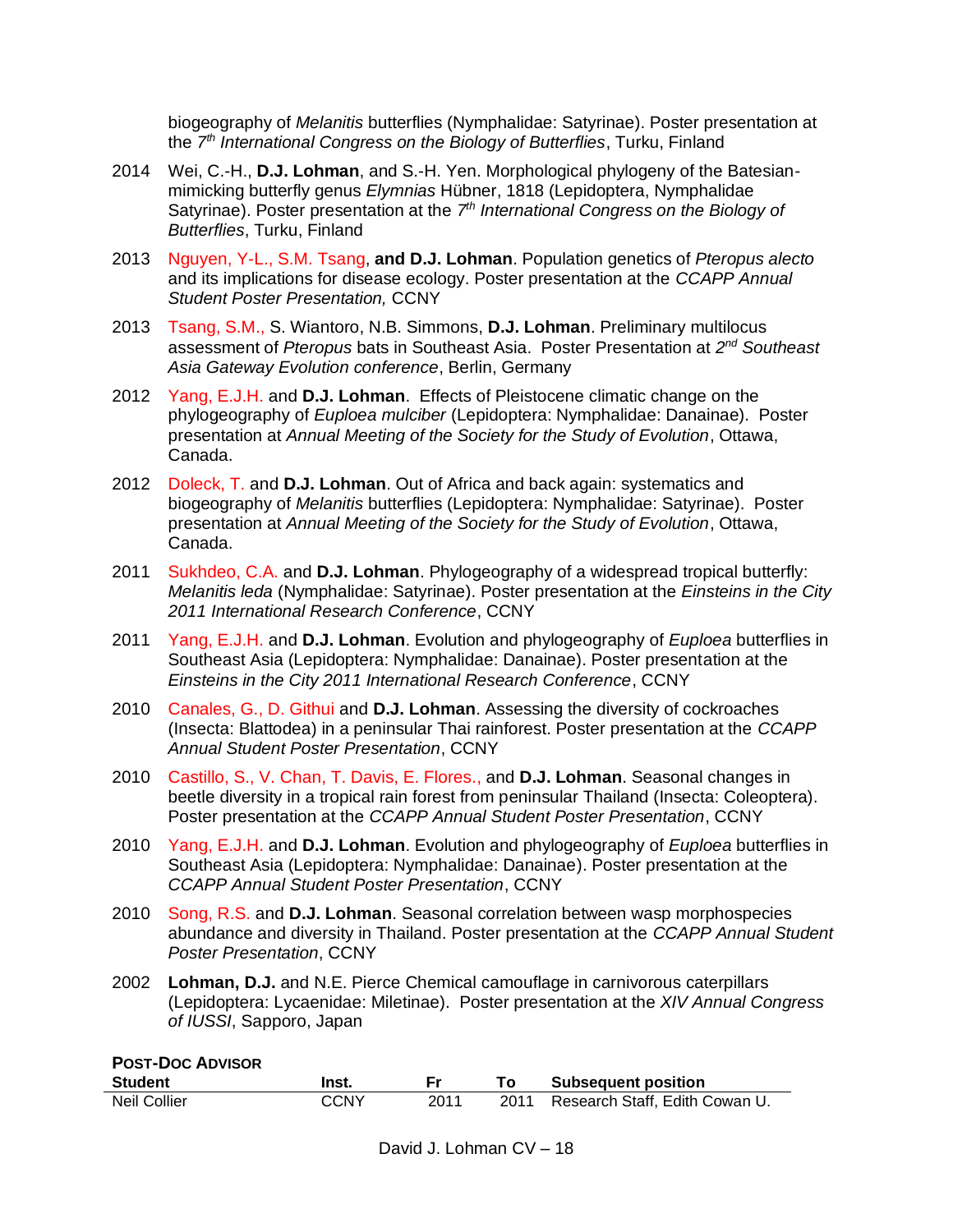| Kwaku Aduse-Poku |  |
|------------------|--|
|------------------|--|

CCNY 2016 2018 University of Richmond

**PRIMARY ADVISOR**

| <b>Student</b>          | Inst.        | Degr         | Fr   | To   | <b>Subsequent position</b>               |
|-------------------------|--------------|--------------|------|------|------------------------------------------|
| Susan Tsang             | <b>CCNY</b>  | <b>PhD</b>   | 2010 | 2015 | <b>AAAS Science Policy Fellow</b>        |
| <b>Tenzing Doleck</b>   | <b>CCNY</b>  | PhD          | 2011 | pres |                                          |
| <b>Renato Nunes</b>     | <b>CCNY</b>  | <b>PhD</b>   | 2019 | pres |                                          |
| Noah Burg               | <b>CCNY</b>  | Post-Bac     | 2010 |      | 2012 Ph.D., CUNY                         |
| Siriya Sripanomyom      | <b>KMUTT</b> | <b>MS</b>    | 2010 |      | 2012 Teaching Staff, Mahidol University  |
| Bareena Silverman       | <b>CCNY</b>  | <b>MS</b>    | 2011 |      | 2013 Education consultant                |
| <b>Kevin Purce</b>      | <b>CCNY</b>  | <b>MS</b>    | 2011 | 2013 | Research Assistant, Rockefeller          |
| Andrew Brownjohn        | <b>CCNY</b>  | <b>MS</b>    | 2013 | 2015 | NYC Parks & Recreation                   |
| <b>Dylan Scott</b>      | <b>CCNY</b>  | <b>MS</b>    | 2013 | 2015 | Teach for America                        |
| Renee Montelbano        | <b>CCNY</b>  | <b>MS</b>    | 2019 | 2021 | <b>NYC Parks</b>                         |
| Thaïs Girard            | Tropimundo   | <b>MS</b>    | 2020 | 2020 | Field Assistant, France                  |
| Weijun Liang            | <b>CCNY</b>  | <b>MS</b>    | 2020 | pres |                                          |
| Elva Yang               | <b>CCNY</b>  | <b>BS/MS</b> | 2010 |      | 2013 Ph.D. program, Texas Tech U.        |
| <b>Brandon Latorre</b>  | <b>CCNY</b>  | <b>BS/MS</b> | 2015 | 2018 | Ph.D. program, Michigan State U.         |
| Jing Leong              | <b>CCNY</b>  | <b>BS/MS</b> | 2016 |      | 2020 Ph.D. program, U. South Bohemia     |
| Roy Song                | <b>CCNY</b>  | <b>BS</b>    | 2010 |      | 2012 Ph.D., Mt. Sinai School of Medicine |
| Gabriela F. Quipildor   | <b>CCNY</b>  | <b>BS</b>    | 2010 |      | 2013 Ph.D., Einstein School of Medicine  |
| Christie Sukhdeo        | <b>CCNY</b>  | <b>BS</b>    | 2010 |      | 2013 Ph.D., U. New Orleans               |
| Ashman Pradhan          | <b>CCNY</b>  | <b>BS</b>    | 2011 | 2013 | MBA program, Baruch Coll., CUNY          |
| Arton Winatha Oey       | <b>CCNY</b>  | <b>BS</b>    | 2011 |      | 2015 Working as a biomedical engineer    |
| <b>Ryan Crew</b>        | <b>CCNY</b>  | <b>BS</b>    | 2012 | 2015 | Moody's Investors Service                |
| Kenneth Mendez          | <b>CCNY</b>  | <b>BS</b>    | 2012 |      | 2014 Junior High School Teacher's Aide   |
| <b>Ashton Dorminvil</b> | <b>CCNY</b>  | <b>BS</b>    | 2013 |      | 2013 English Teacher in Madrid, Spain    |
| Y-Lan Nguyen            | <b>CCNY</b>  | <b>BS</b>    | 2013 | 2015 | MBA Program, Northeastern U              |
| Ricci Kalayanamitra     | <b>CCNY</b>  | <b>BS</b>    | 2013 | 2015 | Penn State Medical School                |
| Tasnim Jackson          | <b>CCNY</b>  | <b>BS</b>    | 2015 |      | 2017 Student teaching                    |
| Manegbe Eben            | <b>CCNY</b>  | <b>BS</b>    | 2019 | 2021 |                                          |

### **COMMITTEE MEMBER**

| <b>Student</b>          | <b>Institution</b>       | <b>Degree</b> | My role                 | 1st vear |
|-------------------------|--------------------------|---------------|-------------------------|----------|
| Andrea Gomez            | <b>City College-CUNY</b> | Ph.D.         | <b>Committee Member</b> | 2019     |
| Natalia Quinteros       | <b>City College-CUNY</b> | Ph.D.         | Committee Member        | 2017     |
| Maria Gavrutenko        | <b>City College-CUNY</b> | МS            | <b>Committee Member</b> | 2017     |
| <b>Christina Torres</b> | <b>City College-CUNY</b> | MS            | <b>Committee Member</b> | 2016     |
| Kai Farje van Vleck     | <b>City College-CUNY</b> | MS            | Committee Member        | 2016     |
| Junior Morillo          | <b>City College-CUNY</b> | MS            | <b>Committee Member</b> | 2016     |
| Lynn Li                 | <b>City College-CUNY</b> | MS            | <b>Committee Member</b> | 2015     |
| Joyce Fassbender        | <b>City College-CUNY</b> | Ph.D.         | <b>Committee Member</b> | 2010     |
| Christina Lee           | <b>City College-CUNY</b> | MS            | <b>Committee Member</b> | 2010     |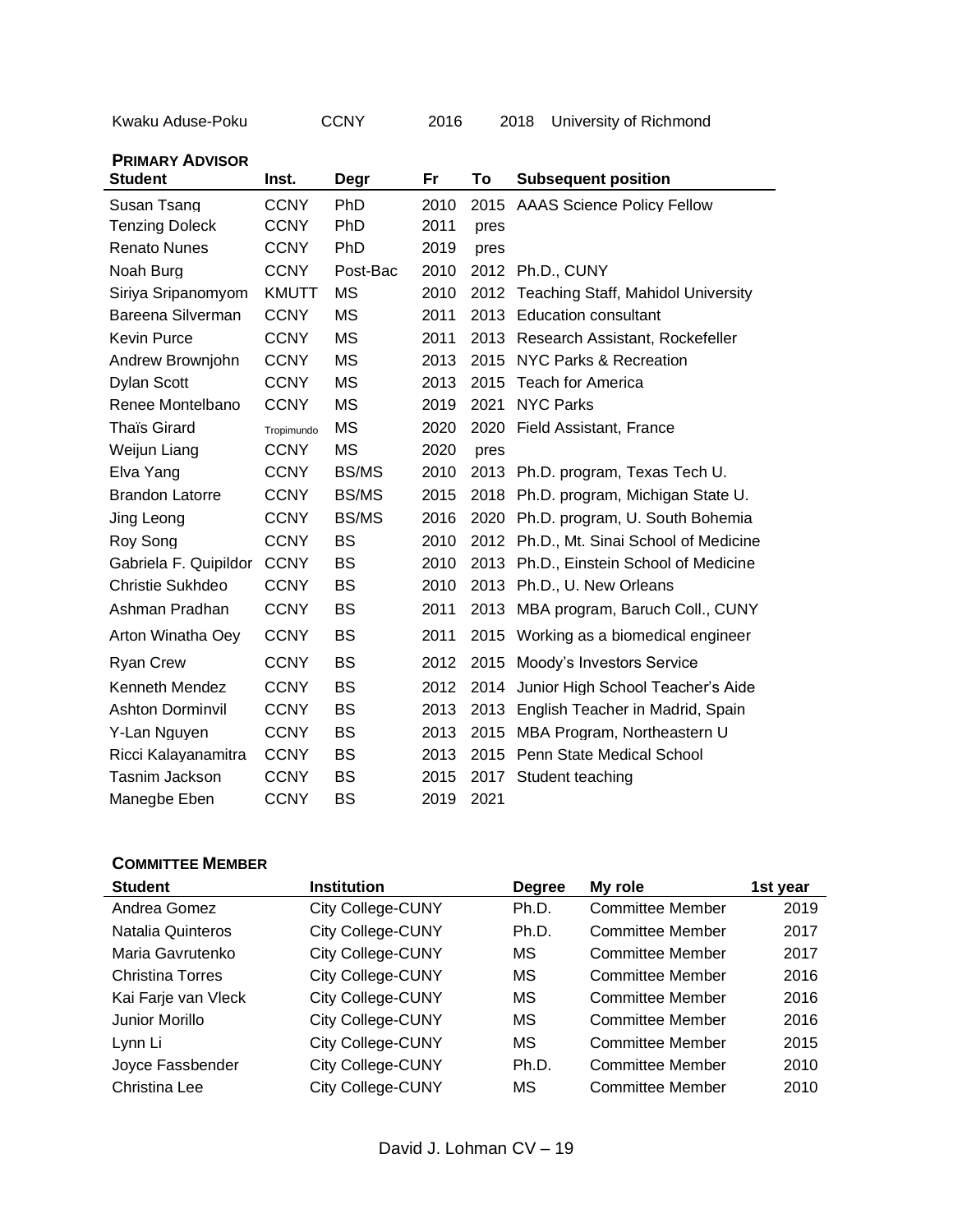| Aleksandar Radosavljevic City College-CUNY |      | МS          | Committee Member | 2010 |
|--------------------------------------------|------|-------------|------------------|------|
| Kah Leng Cherh                             | NUS. | <b>Hons</b> | Co-adviser       | 2007 |
| Lynn Lin Koh                               | NUS. | <b>Hons</b> | Co-adviser       | 2007 |

## **EXTERNAL THESIS EXAMINER**

| <b>Student</b>         | <b>Institution</b>            | <b>Degree</b> | Year |
|------------------------|-------------------------------|---------------|------|
| <b>Margaret Corley</b> | Queens College-CUNY           | МS            | 2009 |
| Götz-Georg Neef        | <b>Rhodes University, RSA</b> | MS.           | 2014 |
| Attiwilli Suman        | Indian Institute of Science   | <b>PhD</b>    | 2017 |

## **RECOGNITION FOR GRANTS AWARDED**

- 2016 Salute to Scholars; http://www2.cuny.edu/wp-content/uploads/sites/4/pageassets/news/publications/includes/salute-to-scholars/Salute-to-Scholars-Faculty-Awards-2016.pdf
- 2015 Recognition for ButterflyNet NSF Grant http://www.eurekalert.org/pub\_releases/2015-09/ccon-bdl092115.php http://www.veooz.com/news/MJjT~Zm.html http://scienceblog.com/80266/nsf-awards-12-3-million-for-research-on-genealogy-of-life/
- 2015 CUNY Newswire; http://www1.cuny.edu/mu/forum/2015/09/21/ccny-biologist-davidlohman-leads-2-5-million-nsf-funded-study-on-butterfly-evolution/
- 2014 CUNY Research Newsletter; http://www.cuny.edu/research/news-events/newsletterarchive/150602-OVCR-Newsletter.pdf
- 2014 Salute to Scholars; http://www.cuny.edu/news/publications/STS-W2014.pdf
- 2012 Salute to Scholars; http://www.cuny.edu/news/publications/STS-Program-2012.pdf
- 2011-2Annual Report of CCNY Division of Science; http://forum.sci.ccny.cuny.edu/ administration/deans-office/division-annual-reports/2011-12-science-annualreport/at\_download/file

### **TRAVEL AWARDS**

- 2018 CUNY Academy Associate Professor Travel Award for participation in the  $8<sup>th</sup>$ International Biology of Butterflies Conference in Bangaluru, India; \$500 awarded
- 2016 CCNY Faculty Travel Award for participation in XXV International Congress of Entomology; \$1500 awarded
- 2016 CCNY Faculty Travel Award for participation in Annual Meeting of Society of the Study of Evolution; \$600 awarded
- 2014 CCNY Faculty Travel Award for participation in Biology of Butterflies Meeting, Turku, Finland; \$2,000 awarded
- 2012 CCNY Faculty Travel Award for participation in International Congress of Entomology, Daegu, South Korea; \$2,000 awarded
- 2011 CUNY Stewart Travel Award; \$500 awarded
- 2002 Harvard GSAS Graduate Student Council Travel Grant; David J. Lohman, PI: \$1,000

### **GRANTS, FELLOWSHIPS AND AWARDS TO MY RESEARCH STUDENTS**

2018 Jing V. Leong: Prof. William Stratford Prize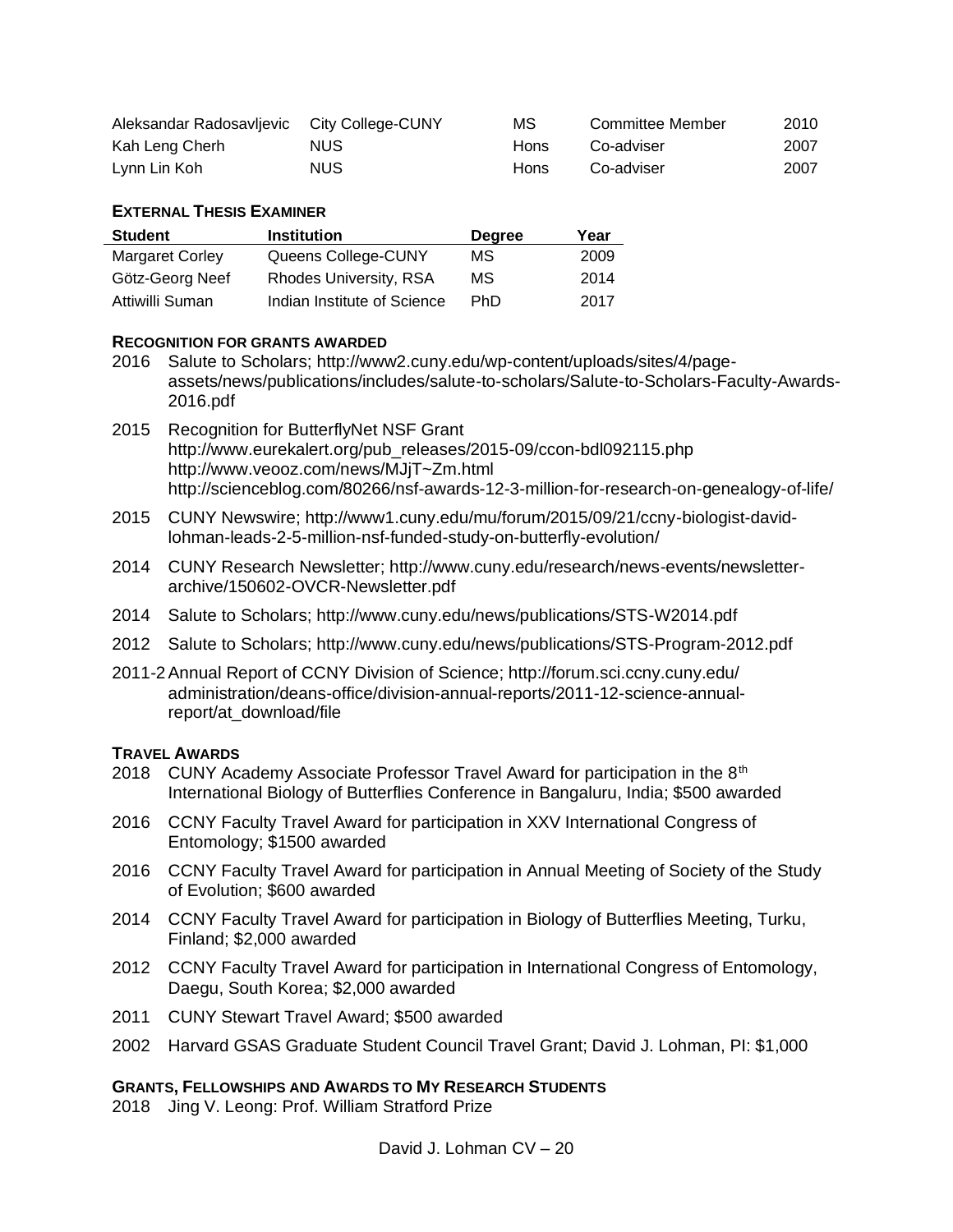- Brandon Latorre: CCNY Great Grad
- Susan Tsang: [2017 CUNY Biology Alumni Spotlight](https://www.gc.cuny.edu/About-the-GC/Provost-s-Office/The-Sciences/Spotlight/Contents/Alumni/Biology/Susan-Tsang) (only one alumnus selected/year)
- Brandon Latorre: Prof. William Stratford Prize
- Ricci Kalayanamitra: Professor Paul L. Krupa Award for Excellence in Research
- Y-Lan Nguyen: Professor Joseph Grossfield Award
- Susan Tsang: Luis F. Bacardi Bat Conservation Award for best student paper at NASBR
- Dylan Scott: National Geographic Society Young Explorer
- Ricci Kalayanamitra: NSF-REU Summer Program at CCNY
- Y-Lan Nguyen: Awarded the Edmund Baermann Scholarship in Natural Sciences
- Kevin Purce: Admission to Drexel University Ph.D. program with stipend support
- Ashman Pradhan: Admission to MBA program, Zicklin School of Business, Baruch Coll.
- Kevin Purce: Professor Martin Sacks/Sylvia F. Rubin Award
- Elva Yang: Admission to Texas Tech University Ph.D. program
- Susan Tsang: National Geographic Society Young Explorer
- Susan Tsang: Explorer's Club Student Grant
- Susan Tsang: Fulbright Award to Indonesia 2012-2013
- Gabriela Farias Quipildor: Max Pavey Scholarship Award
- Roy Song: Professor Martin Sacks/Sylvia F. Rubin Award
- Christie Sukhdeo: NSF Predoctoral Fellowship
- Christie Sukhdeo: Admission to UNO Biology Ph.D. program with Regents Scholarship
- Susan Tsang: NSF EAPSI Grant to spend the summer in Singapore
- Roy Song: NIGMS REU Systems Biology Summer Fellowship, Mount Sinai
- Christie Sukhdeo: City Seeds Summer Fellowship
- Roy Song: CCNY City Scholars Fellowship
- Roy Song: CCNY Professor Jess Hanks Award
- 2010 Christie Sukhdeo: Louis Stokes AMP Scholar
- Elva Yang: CCNY City Scholars Fellowship

# **SERVICE TO THE DEPARTMENT, DIVISION, AND COLLEGE**

- 2014 present CCNY Faculty Senate
- 2019 present CCNY Faculty Senate Physical Plant Committee
- 2018 Osceola Whitney Tenure Committee
- 2016 2017 Chair, CCNY Faculty Senate Affairs Committee
- 2014 2017 CCNY Faculty Senate Affairs Committee
- 2012 2017 Curriculum Committee
- 2012 2014 Faculty Travel Award Committee
- Quantitative Biologist Search Committee
- 2011 2012 President's Initiative on Urban Ecology
- 2011 present Provost's Working Group on International Engagement
- 2010 present Biology Department Computer Committee
- 2010 present Science Division P & B Computer Committee
- 2010 2012 Science Division Teaching and Learning Advisory Committee
- 2010 2011 Biology Department Extra-curricular Activities Committee

# **SERVICE TO THE COMMUNITY**

# **CURATION**

- Curated and reorganized the entire butterfly collection of the National Museum of the Philippines (>10,000 specimens)
- Trained staff at the Southern Institute of Ecology, Vietnam, on specimen labeling and database practices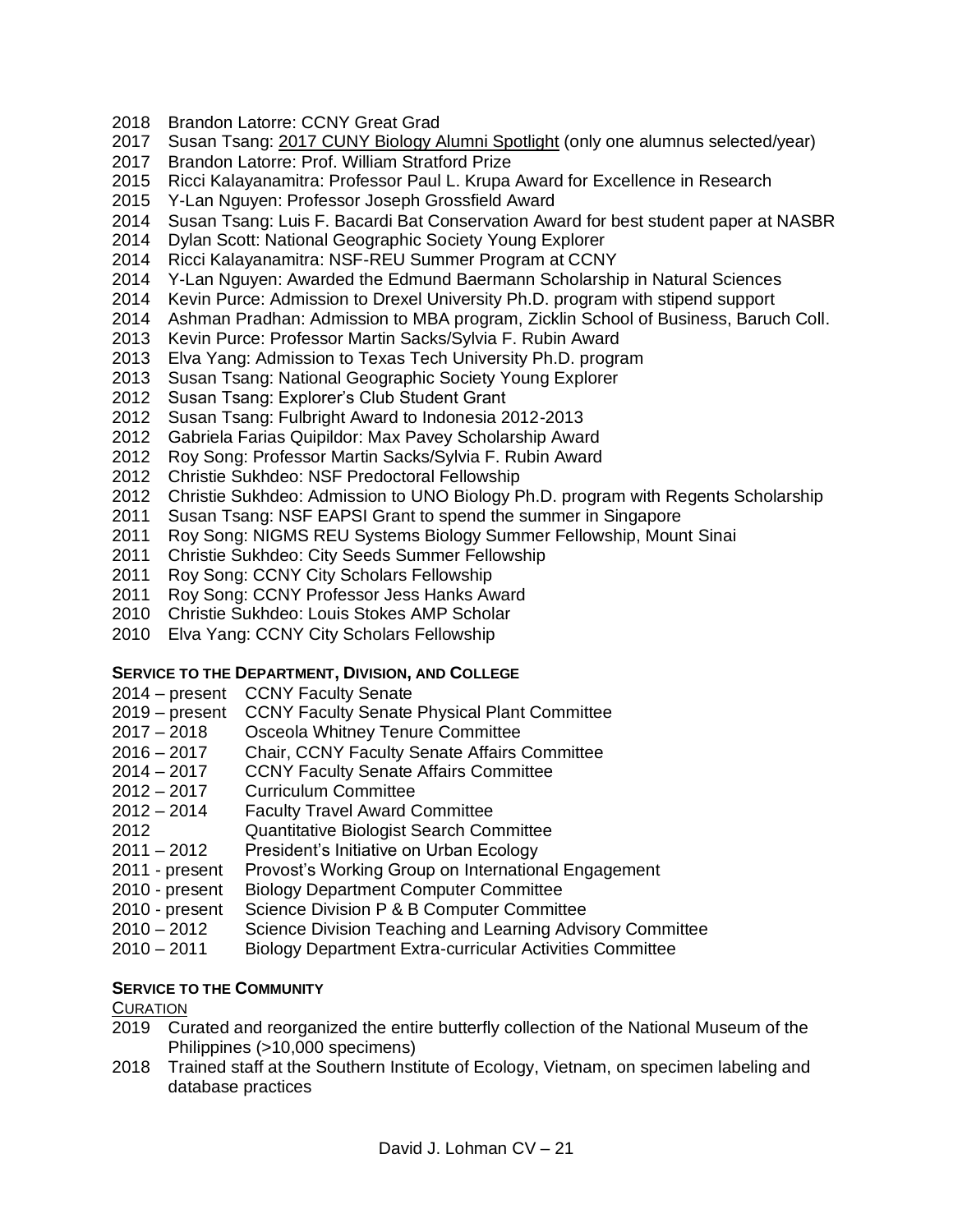- 2016 Curated the *Elymnias* butterfly collection of the Academy of Natural Sciences of Drexel **University**
- 2015 Curated the *Elymnias* butterfly collection of National Museum of Natural History (USA)
- 2014 Curated the butterfly collection of the National Museum of the Philippines
- 2013 Curated the butterfly collection of the National Museum of the Philippines

2011-pFull curator for select butterfly taxa, Encyclopedia of Life (eol.org)

### MEMORANDA OF UNDERSTANDING/AGREEMENT

- 2018 2<sup>nd</sup> MoA between CCNY & the Indonesian Institute of Sciences
- 2016 Memorandum of Understanding between CUNY and Cat Tien National Park, Vietnam
- 2016 2<sup>nd</sup> MoA between CUNY & the National Museum of the Philippines
- 2016 Memorandum of Agreement between CUNY & Central Mindanao University
- 2010 Memorandum of Agreement between CCNY & the Indonesian Institute of Sciences
- 2010 Memorandum of Agreement between CCNY & the National Museum of the Philippines

## JOURNAL REFEREE

Over 80 manuscripts for: *Behavioral Ecology, Biocontrol Science and Technology, Biodiversity and Systematics, Biological Journal of the Linnaean Society, Chemoecology, Chiang Mai Journal of Science, Current Opinion in Insect Science, Ecological Entomology, Ecology*  Letters, Insect Conservation and Diversity, Journal of Asia-Pacific Entomology, Journal of *Biogeography, Journal of Chemical Ecology, Journal of the Lepidopterists' Society, Journal of Wildlife Management and Wildlife Monographs, Life: The Excitement of Biology, Malayan Nature Journal, Molecular Ecology, Molecular Ecology Resources, Molecular Phylogenetics and Evolution, Nature Communications, Nature in Singapore, Naturwissenschaften, PLoS ONE, Proceedings of the Royal Society B: Biological Sciences, Pure and Applied Ecology, Raffles Bulletin of Zoology, Science, Science Asia, Systematic Biology, Zootaxa, Zoological Journal of the Linnaean Society*

### BOOK REFEREE

Referred one book chapter of the textbook *Evolution*, 4<sup>th</sup> edition, by Futuyma and Kirkpatrick

# NSF PANEL SERVICE

- 2021 Panel reviewer for 2 NSF BIO-DEB Panels
- 2016 Panel reviewer for NSF BIO-DEB Panel
- 2011 Panel reviewer for NSF BIO-DEB Panel

# GRANT REFEREE

National Geographic Society Grants in Aid of Research Ad-hoc reviewer (21 reviews); CUNY Biology Ph.D. program Doctoral Student Research Grant Reviewer; Ad-hoc reviewer for NSF BIO-DEB (4 ad-hoc reviews); Ad-hoc reviewer for National Science Center, Poland, (1 review); Ad-hoc reviewer for Agence Nationale de la Recherche, France, (1 review)

# **PROFESSIONAL SOCIETY MEMBERSHIPS**

American Association for the Advancement of Science Association for Tropical Lepidoptera Butterfly Society of Japan Entomological Society of America International Biogeography Society Moths and Butterflies Australasia Royal Entomological Society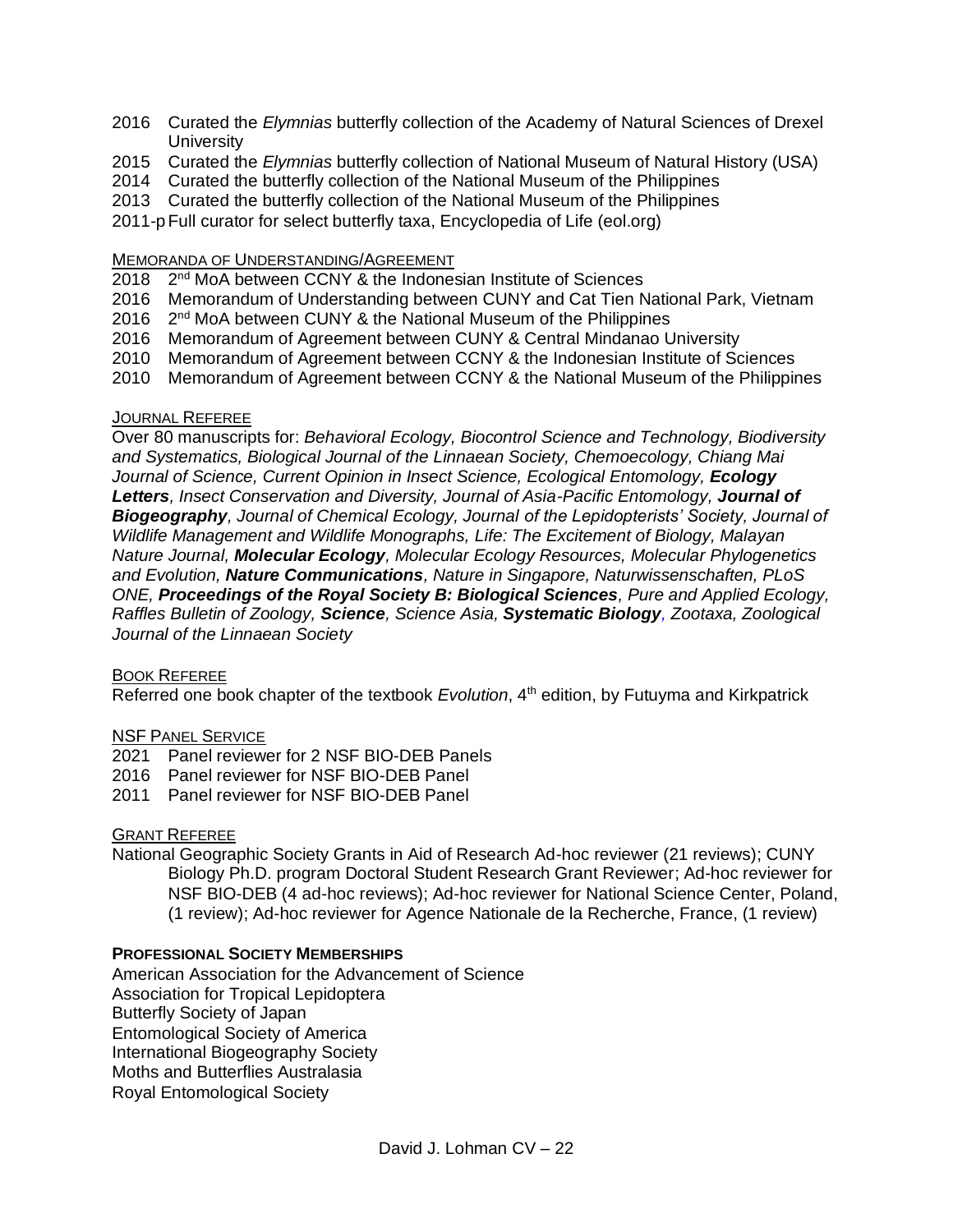Societas Europaea Lepidopterologica Society for the Study of Evolution Society of Systematic Biologists Systematics Association The Lepidopterists' Society

### **PROFESSIONAL AFFILIATIONS**

Research Associate at the Museum of Comparative Zoology, Harvard University Research Associate at the National Museum of the Philippines Visiting Scientist at the American Museum of Natural History

## **FIELDWORK**

Australia: ACT, New South Wales, Queensland, Victoria, Western Australia Indonesia: Ambon, Aru, Bali, Flores, Java, Seram, Sulawesi, Sumatra, Sumbawa, Sumba Kenya: Mpala Research Centre Thailand: Chiang Mai, Kanchanaburi, Krabi, Nakhon Sri Thammarat, Rayong, Songkhla, Trang, Yala Vietnam**:** Dong Nai, Lam Dong, Quang Nam Philippines: Alabat, Bohol, Cebu, Luzon, Mindanao, Negros, Palawan Myanmar**:** Shan State South Africa: Western Cape Taiwan: Kaohsiung United States: Illinois, Kansas, Massachusetts, New York

## **CONFERENCE BOARDS, PANELS, WORKSHOPS, ETC.**

- 2018 Co-chair of Scientific Committee and Symposium Coordinator for 2018 Biology of Butterflies meeting, Bangalore, India
- 2017 Organizing committee and Biodiversity Session Chair. International conference on biodiversity, climate change assessment and impacts in livelihood, 10-12 January 2017, Kathmandu, Nepal
- 2016 Organized a day-long symposium to encourage young Filipino biologists to study entomology. Given twice: National Museum of the Philippines and Central Mindanao University. At the National Museum, this was titled: *What a journey it has been: Evolution of diversity, mimicry, and ecology of butterflies and moths*, National Museum of the Philippines.
- 2014 Presented one-day seminar on phylogenetics and bioinformatics at Molecular Dynamics Institute, Kathmandu, Nepal
- 2012 Scientific Committee, Annual meeting of the Association for Tropical Biology and Conservation-Asia Pacific Chapter, Xishuangbanna Tropical Botanical Garden, China; 24-27 March 2012
- 2009 Meeting co-organizer, Annual Meeting of the Willi Hennig Society, Singapore; 22-26 June 2009
- 2009 Symposium Co-organizer, *Southeast Asian Biogeography and Speciation*, Annual meeting of the Willi Hennig Society, Singapore; 22-26 June 2009
- 2009 Symposium Organizer, *Molecular Approaches to the Study of Asian Biodiversity*, Annual meeting of the Association for Tropical Biology and Conservation-Asia Pacific Chapter, Chiang Mai, Thailand; 12-15 February 2009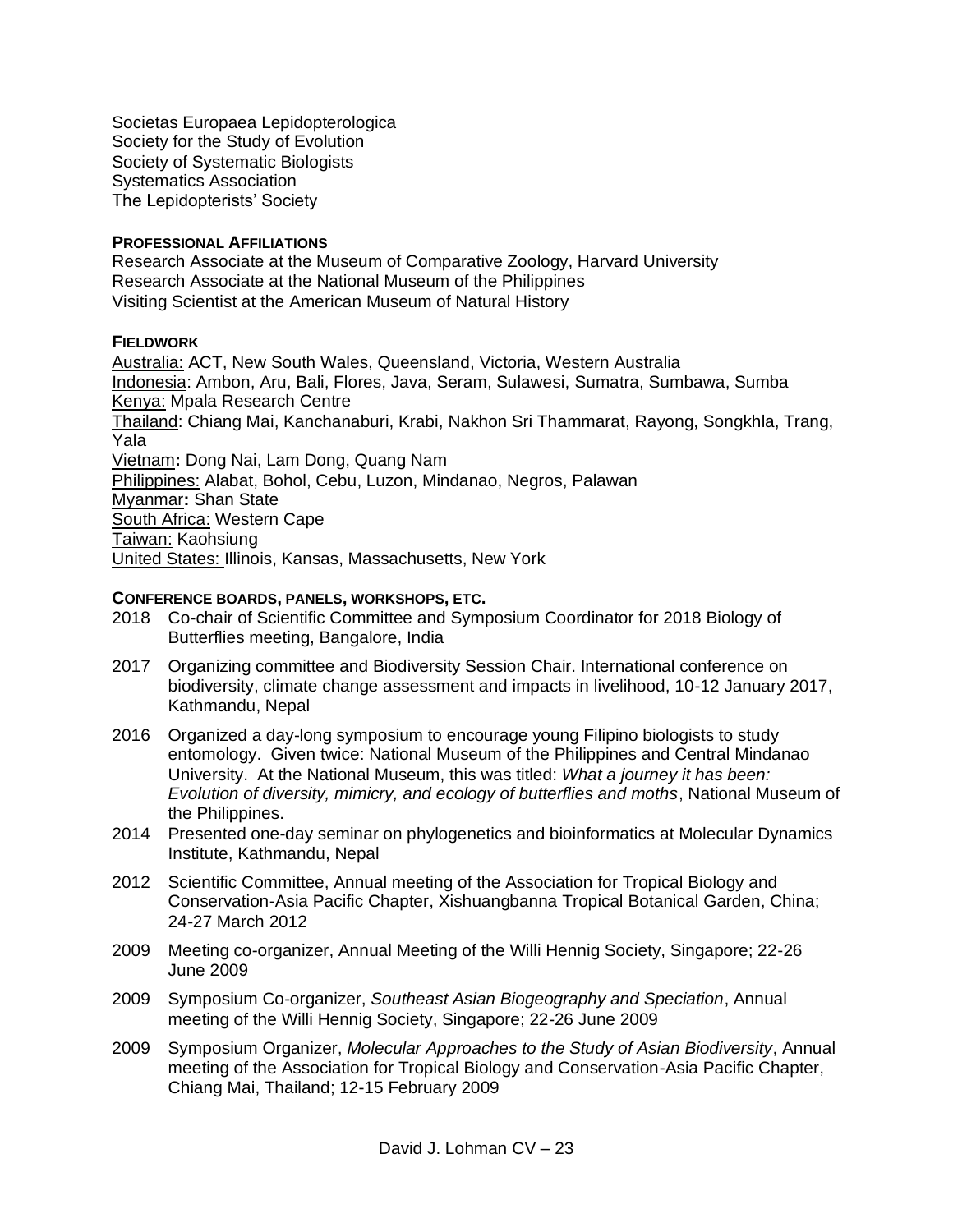- 2009 Scientific Committee, Annual meeting of the Association for Tropical Biology and Conservation-Asia Chapter, Chiang Mai, Thailand, 12-15 February 2009
- 2007 Organized All-Birds Barcoding Initiative Indo-Malayan chapter meeting, National University of Singapore; 8-9 March 2007
- 2005 Asia-Pacific Delegate to the Subsidiary Body on Scientific, Technical and Technological Advice Committee for the Convention on Biological Diversity, Bangkok, Thailand

## **SYNERGISTIC ACTIVITIES & COMMUNITY SERVICE**

- 2017 Worked on the development of the "Biology for Butterfly Enthusiasts" YouTube Channel: https://www.youtube.com/channel/UCARGGyUc1aU6SL6A6lAsufQ
- 2017 Gave 45-minute presentation about my life as a scientist to *ca*. 100 students from underrepresented backgrounds attending Mott Hall Junior High School; 31 March 2017
- 2017 Gave 30-minute presentation to *ca*. 15 NYC public high school students from the Opportunity Network about my life as a scientist, 8 February 2017
- 2016 Participated in a discussion panel on the art and science of insects, *Life on Planet Six Legs*, at Central Booking Art Gallery in New York City; March 2016
- 2013 Designed a gallery exhibition using my photographs, micrographs, and videos for the Marshak Café Gallery at CCNY. The exhibition featured my research on biodiversity and conservation, and was on display between 2013-2014.
- 2013 Created online photographic guide to the taxonomically challenging butterfly genus *Elymnias*, with dorsal and ventral photographs of males and females from every species. http://www.discoverlife.org/mp/20p?see=I\_DJL
- 2012,4 Faculty Mentor, American Museum of Natural History Student Conference on Conservation Science New York
- 2011-p Names committee, North American Butterfly Association
- 2011 *Pro bono* English language editor of *Butterflies of Thailand, 2nd Edition* by Pisuth Ek-Amnuay
- 2010 Vice President, The Lepidopterists' Society
- 2005-p*Pro bono* translator of official scientific documents and governmental regulations from Thai into English, National Research Council of Thailand and Department of National Parks, Wildlife and Plant Conservation (DNP), Thailand
- 2005 Initiated and undertook scanning to pdf all 57 years of back issues of the *Journal of the Lepidopterists' Society* (with support of the Society) for free dissemination on the world wide web: http://research.yale.edu/peabody/jls/
- 2005 *Pro bono* scientific advisor to the Forest Insect Group, DNP, and to the Asia-Pacific Delegate to the Subsidiary Body on Scientific, Technical and Technological Advice Committee for the Convention on Biological Diversity
- 2005 Taught weekly English courses free of charge to employees of the DNP and their families at my research site, Khao Chong Community Forestry Center, Trang, Thailand
- 2005 Advised a rural high school science class (Ampuh Nayong, Trang, Thailand) on ecology research methods for a long-term class research project on the flora and fauna of sago palm habitats
- 2004-pThe Lepidopterists' Society, Web/Technology & Records/Archives Committees